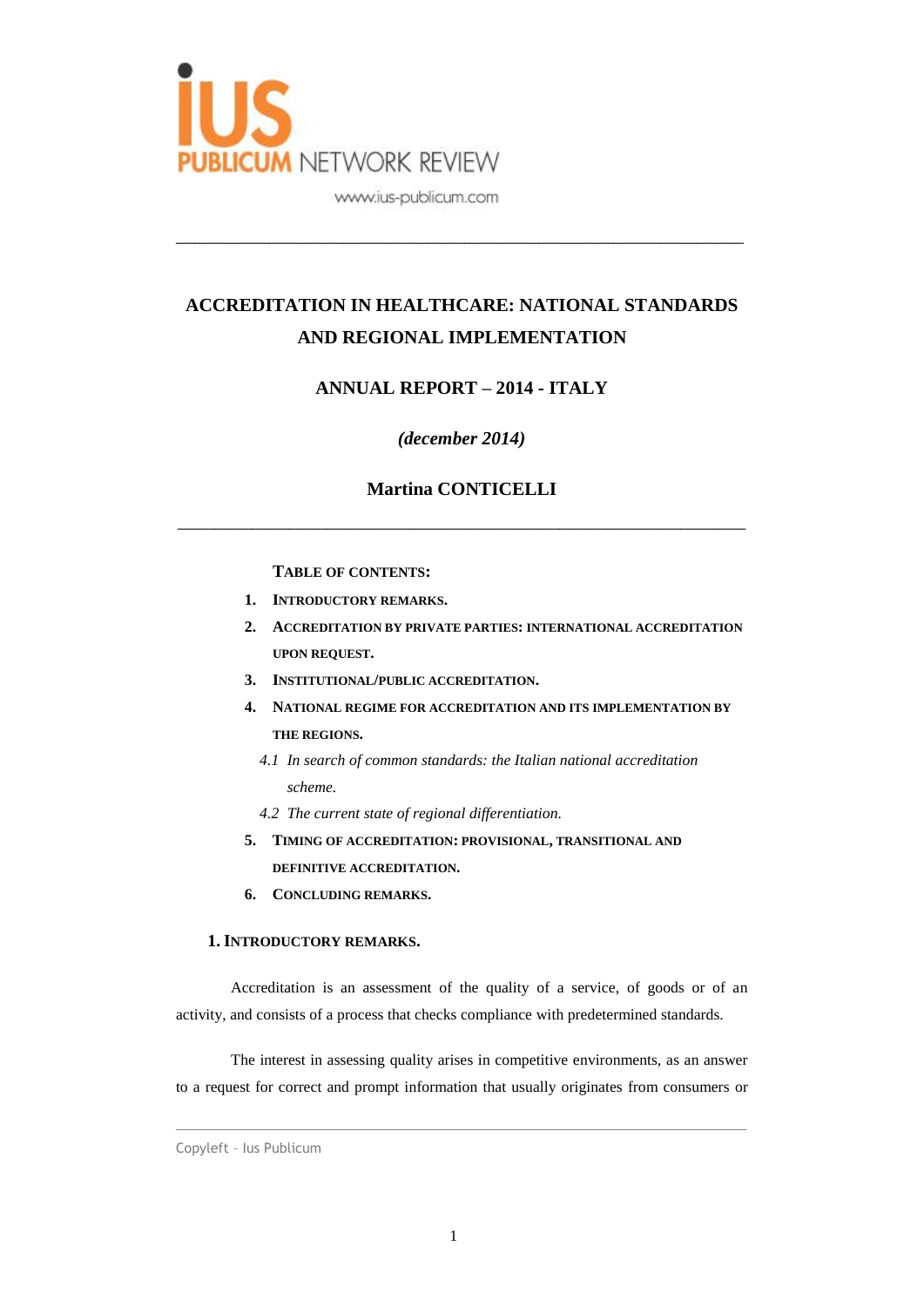

users. Usually, the initial impulse for assessment stems from private actors who are interested in certifying quality and who are consequently ready to bear the costs of the assessment process. More and more frequently, though, when public agencies also become interested in certification, they choose to rely on private assessment, by taking advantage of private accreditation.<sup>1</sup>

\_\_\_\_\_\_\_\_\_\_\_\_\_\_\_\_\_\_\_\_\_\_\_\_\_\_\_\_\_\_\_\_\_\_\_\_\_\_\_\_\_\_\_\_\_\_\_\_\_\_\_\_\_\_\_\_\_\_\_\_\_

Consequently, and as a result of the global increase in exchanges in almost every economic activity, accreditation is now widespread across many sectors.

Nevertheless, its scope and objectives may vary widely, sector by sector.<sup>2</sup>

Specifically, accreditation in the healthcare sector rests upon a threefold set of purposes. First, accreditation embodies the interests of patients, who wish to be correctly informed mainly about the safety of the service provided by healthcare givers but also about its quality. Secondly, accreditation advances the interests of providers, who wish to provide quality assurance in order to attract more patients. A third objective is related to the public need to ensure compliance with predetermined minimum levels of healthcare. This happens specifically when both private and public providers are operating within the public healthcare system and when services are mainly financed by public funds.

The idea behind this essay is the following: accreditation was transplanted into the Italian healthcare system in 1992, mainly to ensure healthcare quality and safety, but during the final decade of the last century accreditation rapidly turned into a regulatory device

 $\_$  ,  $\_$  ,  $\_$  ,  $\_$  ,  $\_$  ,  $\_$  ,  $\_$  ,  $\_$  ,  $\_$  ,  $\_$  ,  $\_$  ,  $\_$  ,  $\_$  ,  $\_$  ,  $\_$  ,  $\_$  ,  $\_$  ,  $\_$  ,  $\_$  ,  $\_$  ,  $\_$  ,  $\_$  ,  $\_$  ,  $\_$  ,  $\_$  ,  $\_$  ,  $\_$  ,  $\_$  ,  $\_$  ,  $\_$  ,  $\_$  ,  $\_$  ,  $\_$  ,  $\_$  ,  $\_$  ,  $\_$  ,  $\_$  ,

<sup>&</sup>lt;sup>1</sup>See, for instance, Regulation (EC) no 1060/2009 of the European Parliament and of the Council of 16 September 2009, on credit rating agencies; Regulation (EU) no 462/2013 of the European Parliament and of the Council of 21 May 2013 amending Regulation (EC) No 1060/2009 on credit rating agencies.

<sup>&</sup>lt;sup>2</sup> The use of standards and certifications as a mechanism for sector-specific regulation is widespread in the global environment: on this issue, see K. Davis, A. Fisher, B. Kingsbury, S. Engle Merry (eds.), *Governance by Indicators. Global Power through Classification and Rankings*, Oxford University Press, Oxford, 2012.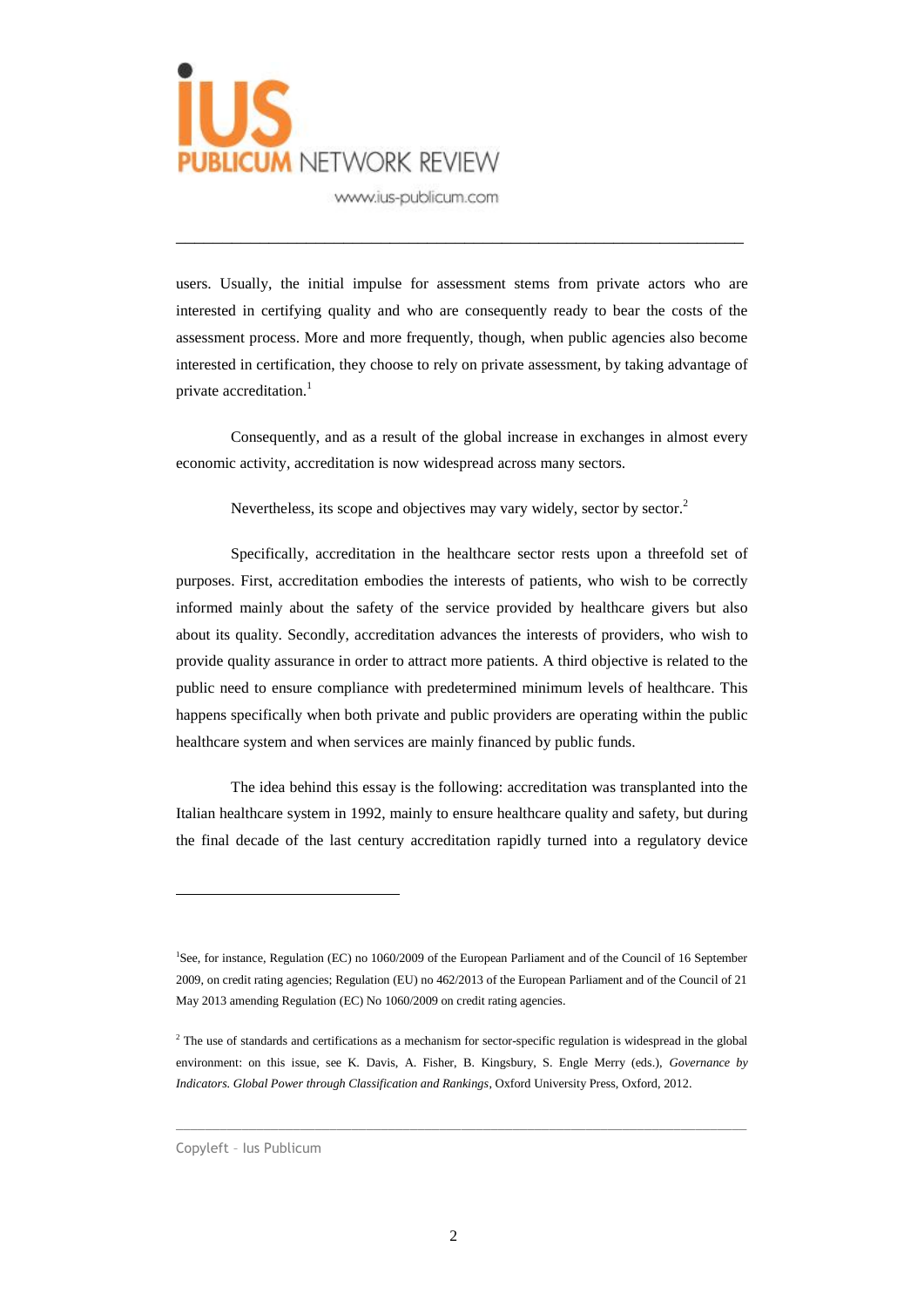

after being re-shaped to serve the planning of healthcare and the control of public expenditure. $3$ 

\_\_\_\_\_\_\_\_\_\_\_\_\_\_\_\_\_\_\_\_\_\_\_\_\_\_\_\_\_\_\_\_\_\_\_\_\_\_\_\_\_\_\_\_\_\_\_\_\_\_\_\_\_\_\_\_\_\_\_\_\_

The transition described above took place through a series of reforms that was approved during the 1990s. In the regime that entered into force in 1999, the legal definition of accreditation became more controversial.<sup>4</sup> This ambiguity was noted both in scholarly writings and in judicial rulings.<sup>5</sup>

4 In the so called "*Disciplinare per la revisione della normativa dell'accreditamento*", approved by Agreement within the Italian *Conferenza permanente per i rapporti tra lo Stato, le Regioni e le Province Autonome*, the different objectives look inverted:«l'accreditamento, oltre ad avere una funzione regolatoria, è uno strumento di garanzia dei livelli di qualità delle strutture sanitarie e socio-sanitarie». See Conferenza permanente per i rapporti tra lo Stato, le Regioni e le Province Autonome, Agreement, December 20, 2012 (Rep. Atti. 259), *allegato* A, § 1, at the following link: http://www.statoregioni.it/Documenti/DOC\_038866\_259%20csr%20-%204.pdf.

<sup>5</sup>On the legal status of accreditation in health care, see A. Quaranta, *L'accreditamento come atto di abilitazione nel Servizio Sanitario Nazionale*, in *L'Accreditamento è un diritto?*, V. Bellini and E. Paolini (eds.), Roma, 2003; C. Corbetta, *La sanità privata nell'organizzazione amministrativa dei servizi sanitari*, Rimini, 2004, p. 211 ff.; E. Jorio, *L'accreditamento istituzionale e il ruolo del privato nell'organizzazione della salute*, in *San. pubbl. e priv*., 2004, p. 151 ff.; G. Cilione, *Diritto sanitario. Profili costituzionali e amministrativi, ripartizione delle competenze, organizzazione, prestazioni, presidi sanitari privati, professioni*, Rimini, 2013, p. 229 ff.; G. Tansarella, *Sistema sanitario e accreditamento: il dovere di reciproca lealtà* (Tar Campania, Napoli, I, 11 febbraio 2002), in *Foro amm. Tar*, 2002, p. 619 ff.; V. Molaschi, *Tutela della concorrenza, vincoli di spesa e rapporti tra servizio sanitario nazionale e soggetti privati: una riflessione alla luce della riforma del titolo V della Costituzione* (Tar Lombardia, Milano, I, 29 ottobre 2003, n. 4899), in *Foro amm*. *Tar*, 2004, p. 1271 ff.; F. Gigliotti, *Ritardo nel pagamento dei corrispettivi di prestazioni sanitarie rese da strutture accreditate e applicabilità del d. lgs. 231/2002*, in *I Contratti*, 2014, p. 57 ff.

 $\_$  ,  $\_$  ,  $\_$  ,  $\_$  ,  $\_$  ,  $\_$  ,  $\_$  ,  $\_$  ,  $\_$  ,  $\_$  ,  $\_$  ,  $\_$  ,  $\_$  ,  $\_$  ,  $\_$  ,  $\_$  ,  $\_$  ,  $\_$  ,  $\_$  ,  $\_$  ,  $\_$  ,  $\_$  ,  $\_$  ,  $\_$  ,  $\_$  ,  $\_$  ,  $\_$  ,  $\_$  ,  $\_$  ,  $\_$  ,  $\_$  ,  $\_$  ,  $\_$  ,  $\_$  ,  $\_$  ,  $\_$  ,  $\_$  ,

Copyleft – Ius Publicum

<sup>3</sup> On this issue, see V. Molaschi, *Autorizzazione, accreditamento e accordi contrattuali tra esigenze di contenimento della spesa pubblica e tutela della concorrenza*, in *Giur. it*., 2014, p. 657 ff.; Autorità garante per la concorrenza ed il mercato, AS175 Parere 19 maggio 1999, n. 175, in *Bollettino*, 1999, n. 18; Autorità garante per la concorrenza ed il mercato AS852 18 luglio 2011, in *Bollettino*, 2011, n. 27; AS1037 – Regione Lazio – rilascio autorizzazioni all'esercizio e alla realizzazione di strutture sanitarie private, in Bollettino, 2013, n. 13. The procedure, started in 2005, still has not been brought into a conclusion: see IC30 - settore delle prestazioni sanitarie ospedaliere, Provvedimento n. 14389, 2005.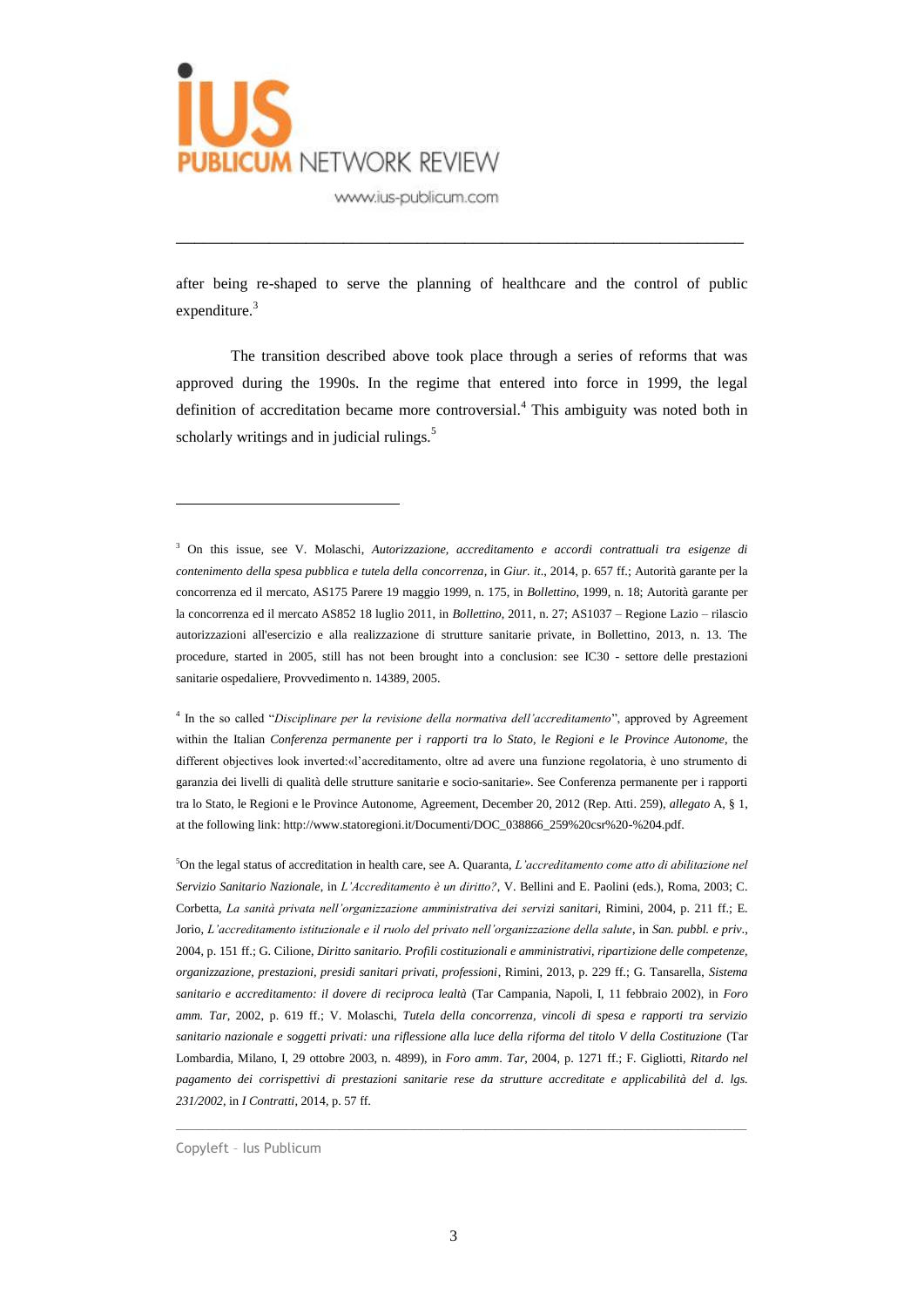

The uncertain legal meaning of accreditation has implications for the implementation regime. The importance of this issue for the current management of our national healthcare system is confirmed by the continual interventions of the legislator. That is why we have decided to discuss accreditation in healthcare, focusing on its implementation.

\_\_\_\_\_\_\_\_\_\_\_\_\_\_\_\_\_\_\_\_\_\_\_\_\_\_\_\_\_\_\_\_\_\_\_\_\_\_\_\_\_\_\_\_\_\_\_\_\_\_\_\_\_\_\_\_\_\_\_\_\_

To begin with, we discuss below three legal provisions taken from distinct legal orders. Our purpose is to highlight the fact that the different definitions given for accreditation all prove how controversial is its legal status.

In the *Memorandum and Articles of Association*, published by the *International Society for Quality in Healthcare Limited* (ISQua), accreditation is defined as "[a] public recognition of the achievement of *standard*s by an organization demonstrated through independent assessment in relation to set *standard*s".<sup>6</sup>

Art. 8 *quater* of the Legislative Decree of December 30, 1992, n. 502, states that accreditation is issued to providers upon request, provided that they comply with additional standards, and adhere to regional health planning Acts, and is given after a positive check of a provider's performance: *"[l]'accreditamento istituzionale è rilasciato dalla regione alle strutture autorizzate, pubbliche o private ed ai professionisti che ne facciano richiesta, subordinatamente alla loro rispondenza ai requisiti ulteriori di qualificazione, alla loro funzionalità rispetto agli indirizzi di programmazione regionale e alla verifica positiva dell'attività svolta e dei risultati raggiunti"*.

A further Act, taken as an example from the region of Basilicata, states that institutional accreditation is a process, connected to regional healthcare planning, through

6 See the following url: http://www.isqua.org/docs/constitution-and-policydocuments/isquamandacurrent856EF1AEB6C4.pdf?sfvrsn=2.

 $\_$  ,  $\_$  ,  $\_$  ,  $\_$  ,  $\_$  ,  $\_$  ,  $\_$  ,  $\_$  ,  $\_$  ,  $\_$  ,  $\_$  ,  $\_$  ,  $\_$  ,  $\_$  ,  $\_$  ,  $\_$  ,  $\_$  ,  $\_$  ,  $\_$  ,  $\_$  ,  $\_$  ,  $\_$  ,  $\_$  ,  $\_$  ,  $\_$  ,  $\_$  ,  $\_$  ,  $\_$  ,  $\_$  ,  $\_$  ,  $\_$  ,  $\_$  ,  $\_$  ,  $\_$  ,  $\_$  ,  $\_$  ,  $\_$  ,

Copyleft – Ius Publicum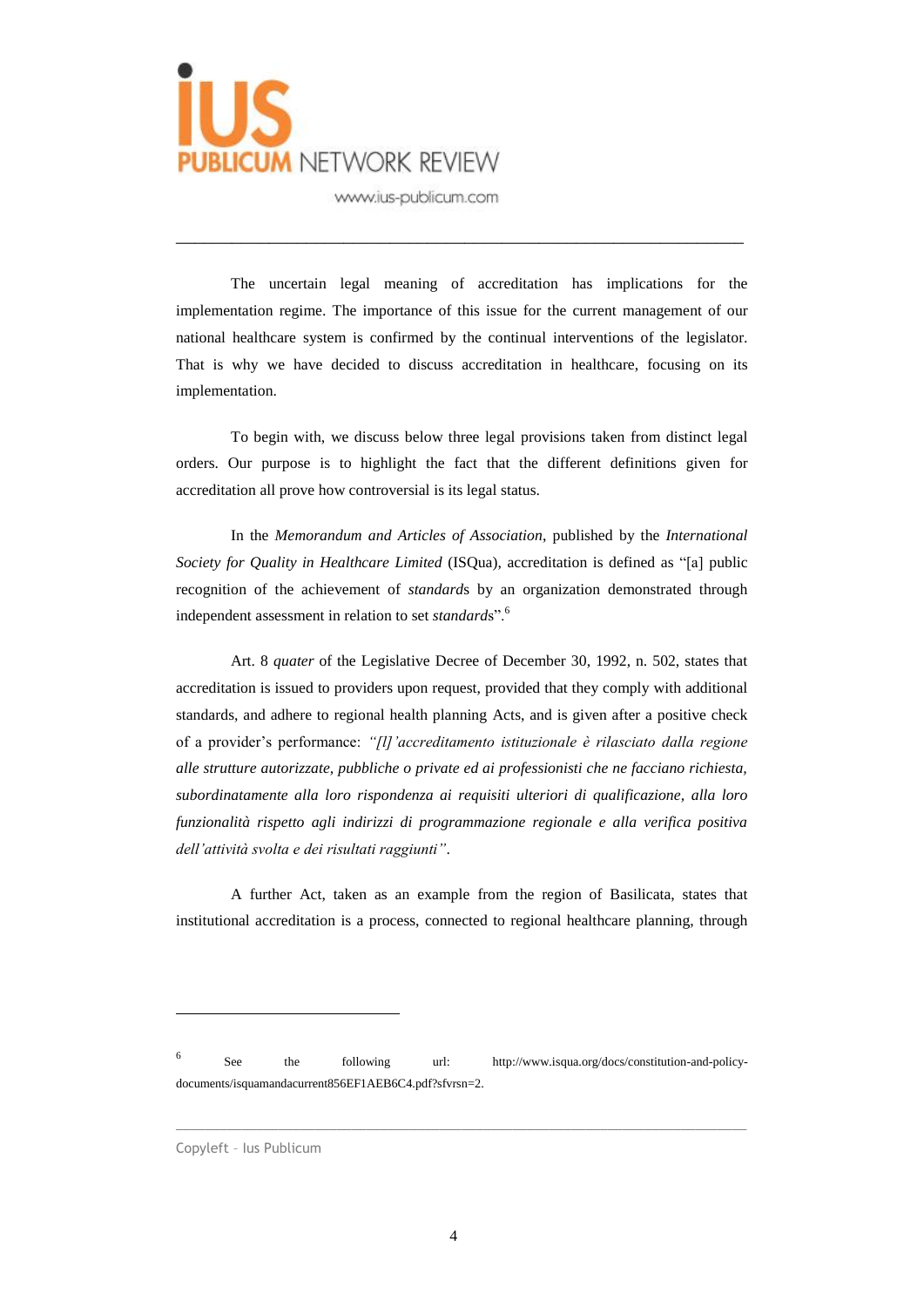

which, as an administrative act, healthcare givers are entitled to operate within the public regional healthcare system.<sup>7</sup>

\_\_\_\_\_\_\_\_\_\_\_\_\_\_\_\_\_\_\_\_\_\_\_\_\_\_\_\_\_\_\_\_\_\_\_\_\_\_\_\_\_\_\_\_\_\_\_\_\_\_\_\_\_\_\_\_\_\_\_\_\_

Some general remarks may be pointed out from a first analysis of the three definitions listed above.

The definitions certainly refer to different institutional and legal contexts, and they address different forms of accreditation. While the first definition refers to private accreditation, the second and third address the public certification that is considered necessary in order for a body to be entitled to operate within the public regional health system.

Nevertheless, the different views expressed by the three definitions also prove that accreditation may be vested with different meanings. They suggest that a transition has been experienced thus far within the Italian healthcare system. In the health system as it was at the beginning of the 1990s, there was open access for providers $8$  on the basis of the recognition of their freedom to do business: accreditation was a licence. The regime in

<sup>8</sup> B. Bonvento, *La misurazione dell*'*impatto delle procedure di autorizzazione e accreditamento*, in *San. pubbl. e priv.*, 2006, p. 32 ff.

 $\_$  ,  $\_$  ,  $\_$  ,  $\_$  ,  $\_$  ,  $\_$  ,  $\_$  ,  $\_$  ,  $\_$  ,  $\_$  ,  $\_$  ,  $\_$  ,  $\_$  ,  $\_$  ,  $\_$  ,  $\_$  ,  $\_$  ,  $\_$  ,  $\_$  ,  $\_$  ,  $\_$  ,  $\_$  ,  $\_$  ,  $\_$  ,  $\_$  ,  $\_$  ,  $\_$  ,  $\_$  ,  $\_$  ,  $\_$  ,  $\_$  ,  $\_$  ,  $\_$  ,  $\_$  ,  $\_$  ,  $\_$  ,  $\_$  ,

Copyleft – Ius Publicum

<sup>7</sup> See *Allegato* I, Executive Board Decree, Basilicata, December 30, 2005, n. 2753, which literally states: «è il procedimento attraverso il quale, a conclusione di uno specifico processo valutativo ed in relazione agli indirizzi della programmazione regionale, viene attribuito alle strutture sanitarie già in possesso dell'autorizzazione all'esercizio, e che ne facciano richiesta, lo status necessario per diventare soggetti erogatori per conto del servizio sanitario regionale (SSR), previo riconoscimento di specifici requisiti di qualità sul piano tecnologico, organizzativo e professionale, ulteriori rispetto a quelli richiesti per l'autorizzazione all'esercizio dell'attività». Specifically, attention to quality is paid in Regional Law (hereinafter r.l.) Veneto, February 7, 2014, n. 2, *Disposizioni in materia di promozione della qualità dell'assistenza sanitaria, socio-sanitaria e sociale e modifica della legge regionale 16 agosto 2002, n. 22 "Autorizzazione e accreditamento delle strutture sanitarie, sociosanitarie e sociali"*; r.l. Toscana, October 17, 2012, n. 57, *Modifiche alla legge regionale 5 agosto 2009, n. 51 (Norme in materia di qualità e sicurezza delle strutture sanitarie: procedure e requisiti autorizzativi di esercizio e sistemi di accreditamento)*.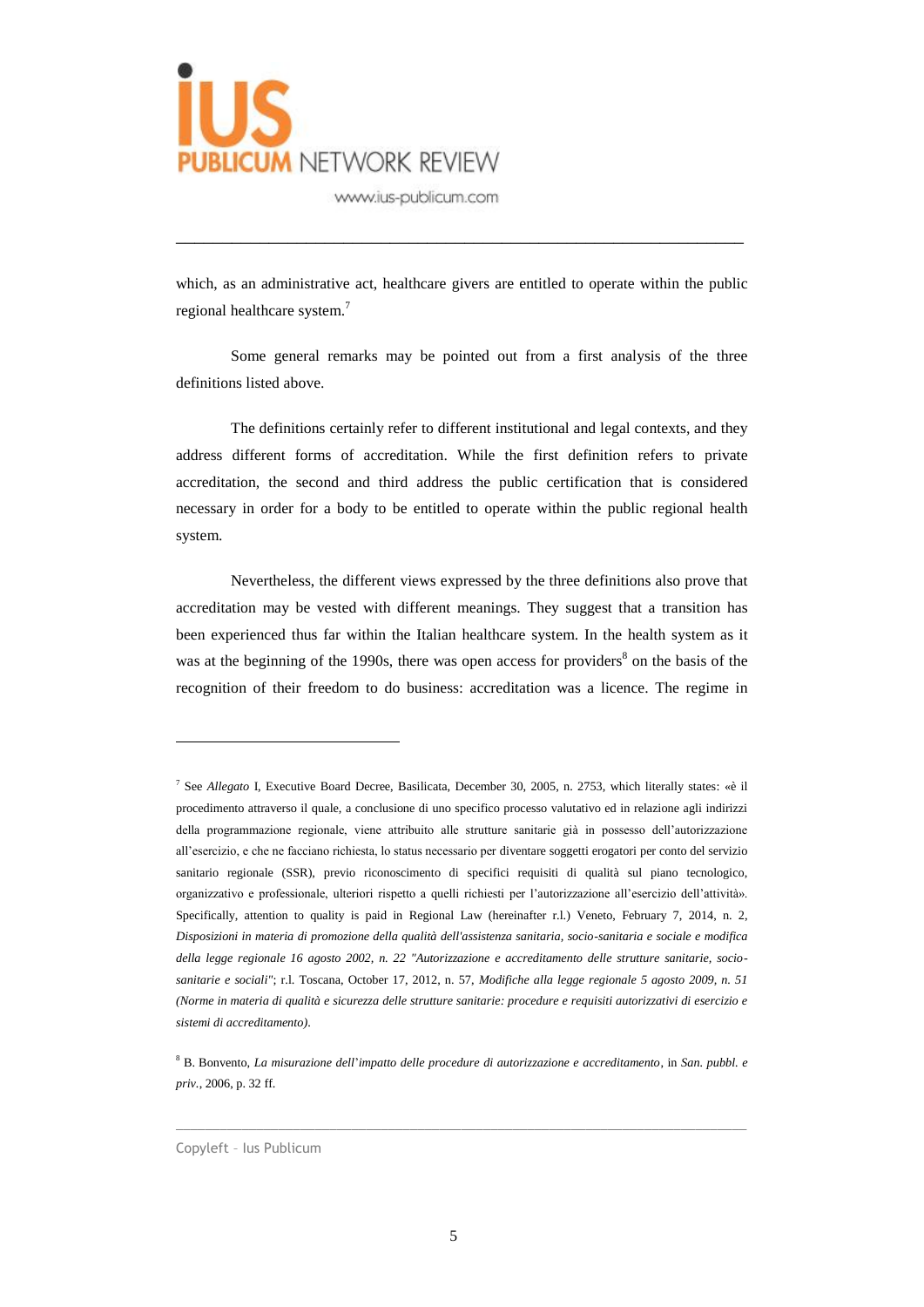

place at the end of the 1990s, as a result of the reforms that took place mainly in 1999, took a different view of the legal nature of accreditation,<sup>9</sup> and accreditation became a concession.

\_\_\_\_\_\_\_\_\_\_\_\_\_\_\_\_\_\_\_\_\_\_\_\_\_\_\_\_\_\_\_\_\_\_\_\_\_\_\_\_\_\_\_\_\_\_\_\_\_\_\_\_\_\_\_\_\_\_\_\_\_

The three definitions also highlight the distinction between voluntary and institutional accreditation, which arises from the transition described above.

As already mentioned, accreditation originates in healthcare systems, where it is vested initially with a voluntary character, and where compliance with safety and quality standards is acknowledged mainly by peers that are private institutions. Once transplanted into our healthcare system, the legal instrument that we now describe as institutional accreditation, without losing the part of its original character that relates to quality standards, is also used for planning healthcare, distributing resources, regulating healthcare providers and controlling public expenditure.

This essay aims to discuss the multiple facets of accreditation in the Italian healthcare system.

By virtue of the concurrent legislative competence of the state and the regions, this investigation not only addresses the national system for accreditation, but also examines the implementation of accreditation within the regional healthcare regimes.

With this purpose, we carry out an analysis of recent regional policies and regulations. In addition, we make use of data published by the *Agenzia nazionale per i servizi sanitari regionali* (National Agency on Regional Healthcare Systems) in its most recent report on the implementation of the accreditation regime at the regional level.

Because of the scope and the nature of this essay, we do not differentiate among classes of providers: in other words, divergences among accreditation regimes for

 $\_$  ,  $\_$  ,  $\_$  ,  $\_$  ,  $\_$  ,  $\_$  ,  $\_$  ,  $\_$  ,  $\_$  ,  $\_$  ,  $\_$  ,  $\_$  ,  $\_$  ,  $\_$  ,  $\_$  ,  $\_$  ,  $\_$  ,  $\_$  ,  $\_$  ,  $\_$  ,  $\_$  ,  $\_$  ,  $\_$  ,  $\_$  ,  $\_$  ,  $\_$  ,  $\_$  ,  $\_$  ,  $\_$  ,  $\_$  ,  $\_$  ,  $\_$  ,  $\_$  ,  $\_$  ,  $\_$  ,  $\_$  ,  $\_$  ,

<sup>9</sup> On this issue, C. Bottari, *Tutela della salute ed organizzazione sanitaria*, Torino, 2009, p. 96 ff.

Copyleft – Ius Publicum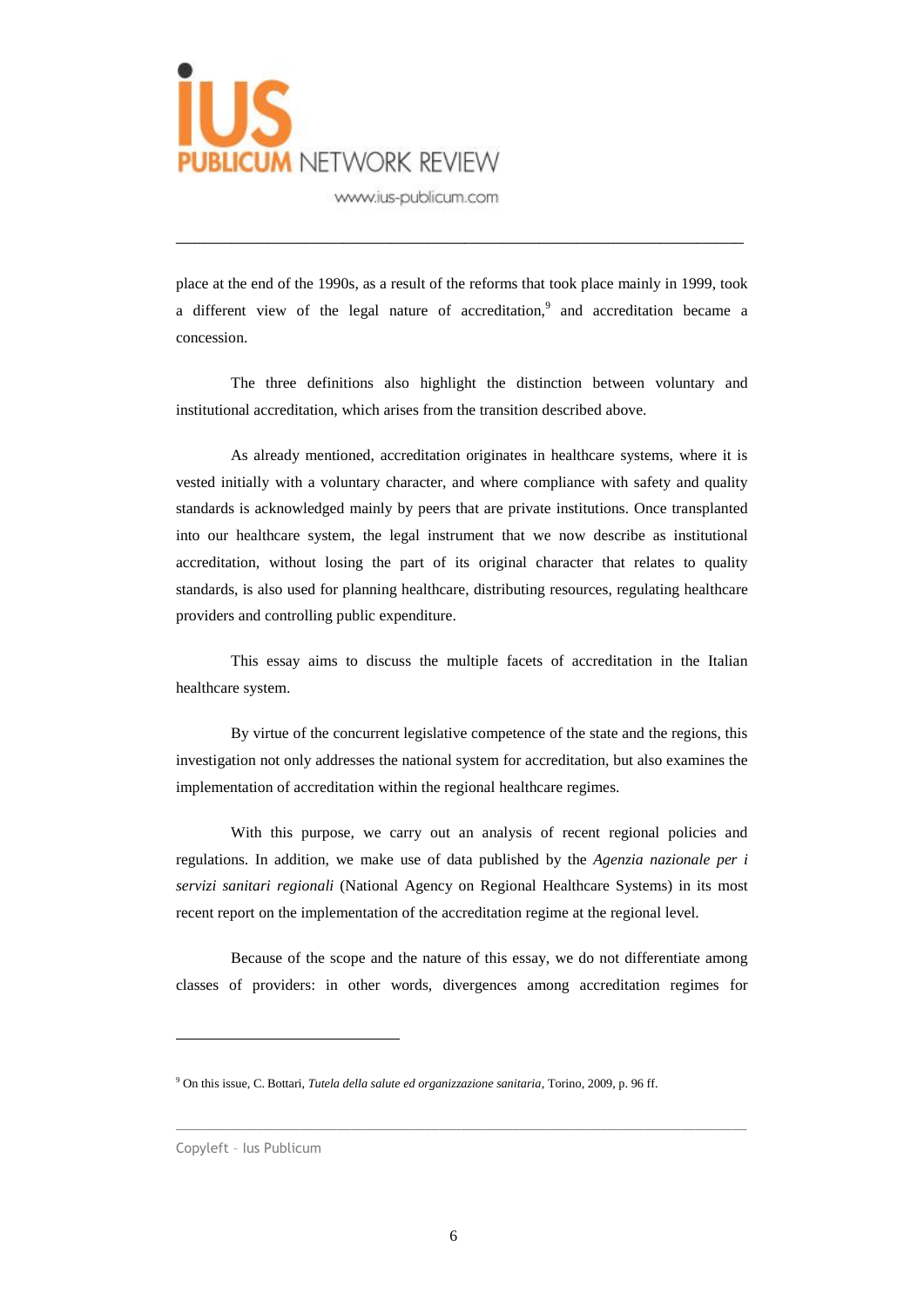

ambulatory healthcare, hospitals, home healthcare, laboratories, and critical access hospitals are left in the background at this stage of our research.<sup>10</sup>

\_\_\_\_\_\_\_\_\_\_\_\_\_\_\_\_\_\_\_\_\_\_\_\_\_\_\_\_\_\_\_\_\_\_\_\_\_\_\_\_\_\_\_\_\_\_\_\_\_\_\_\_\_\_\_\_\_\_\_\_\_

The analysis of the normative evolution, which is aimed at assessing the implementation of the accreditation system by the regions, has a specific relevance. Parallels and differences may help in interpreting regional systems, by putting the accent on regional choices about factors of enormous significance in order to assess the state of our healthcare system. We refer here to the resultant mix between public and private providers, to the effects of budgetary control, and to the strategies in place to guarantee free choice to patients, safety in healthcare and services of good quality.<sup>11</sup>

The investigation is structured as follows. After some short preliminary remarks on private assessments, we focus on institutional accreditation. In this regard, we first discuss the normative framework, at both the national and the regional level. Secondly, parallels and differences between regional systems are highlighted. Thirdly, forms and stages of the implementation process are pointed out. Lastly, some concluding remarks are set forth, which also refer to budgetary constraints over public expenditure and to the implications of these within those regional systems that are subject to governmental financial control within our legal system.<sup>12</sup>

 $\_$  ,  $\_$  ,  $\_$  ,  $\_$  ,  $\_$  ,  $\_$  ,  $\_$  ,  $\_$  ,  $\_$  ,  $\_$  ,  $\_$  ,  $\_$  ,  $\_$  ,  $\_$  ,  $\_$  ,  $\_$  ,  $\_$  ,  $\_$  ,  $\_$  ,  $\_$  ,  $\_$  ,  $\_$  ,  $\_$  ,  $\_$  ,  $\_$  ,  $\_$  ,  $\_$  ,  $\_$  ,  $\_$  ,  $\_$  ,  $\_$  ,  $\_$  ,  $\_$  ,  $\_$  ,  $\_$  ,  $\_$  ,  $\_$  ,

<sup>&</sup>lt;sup>10</sup> On which, see paragraph  $4(f)$ , art. 8, Legislative Decree (hereinafter lgs.d.) n. 502/1992.

<sup>&</sup>lt;sup>11</sup> For updated data on the Italian Healthcare System, see Istat, *Rapporto annuale*, Roma, 2014, specifically chapter 4.2*, Il Sistema sanitario nazionale: un difficile equilibrio tra efficienza e qualità*, p. 168 ff.

<sup>12</sup> On this issue, see A. Nardone, *La distribuzione dei poteri in sanità: le ipotesi di sostituzione del Governo nella gestione delle politiche di spesa nelle regioni*, Napoli, 2009. On healthcare sustainability, M. D'Angelosante, *Strumenti di controllo della spesa e concorrenza nell'organizzazione del servizio sanitario in Italia*, Rimini, 2012; R. Nania, *Il diritto alla salute tra attuazione e sostenibilità*, in M. Sesta (ed.), *L'erogazione della prestazione medica tra diritto alla salute, principio di autodeterminazione e gestione ottimale delle risorse sanitarie*, Rimini, 2014, p. 29 ff.; G. Ceresetti, *"Spending review", accreditamento sanitario e proposta di legge n. 4269 del 2011: una riforma possibile per la remunerazione delle prestazioni?*, in *Foro amm. Tar*, 2012, 9, p. 2987 ff.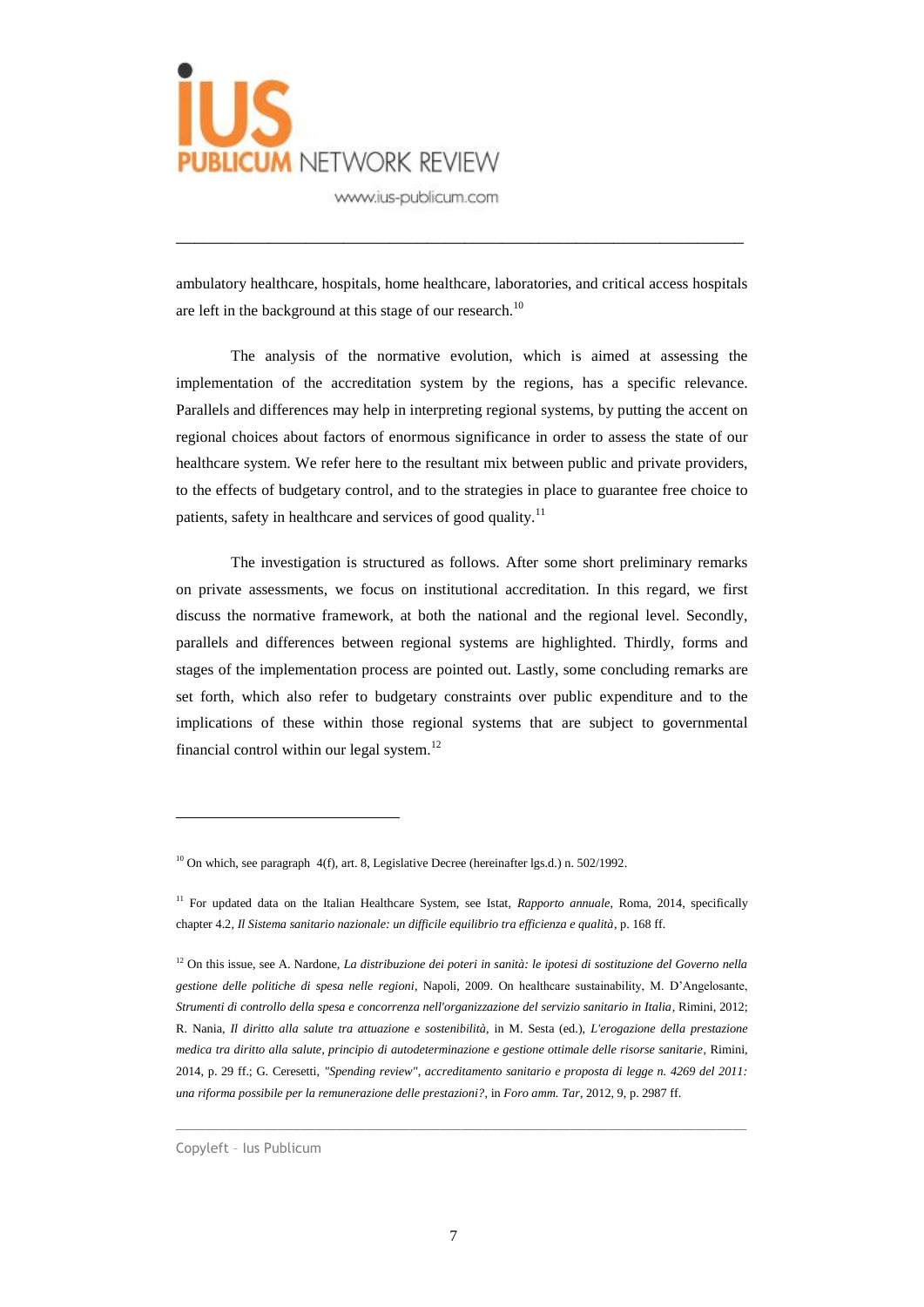

# **2. ACCREDITATION BY PRIVATE PARTIES: INTERNATIONAL ACCREDITATION UPON REQUEST**

\_\_\_\_\_\_\_\_\_\_\_\_\_\_\_\_\_\_\_\_\_\_\_\_\_\_\_\_\_\_\_\_\_\_\_\_\_\_\_\_\_\_\_\_\_\_\_\_\_\_\_\_\_\_\_\_\_\_\_\_\_

Accreditation in healthcare originates from the need to ensure minimum standards for safety, but it becomes a widespread need when providers voluntarily decide to be subject to external scrutiny by peer institutions in order to pursue optimal quality standards.<sup>13</sup>

The need for quality and safety measurements stems mainly from health systems in which private and public providers are both providing care and working in a competitive environment.<sup>14</sup> Originally, and usually, standards are set by private setters, while tasks related to the accreditation process are entrusted to private agencies, formally independent from the providers and regulators.

Within the contexts described, private accreditation fulfils two purposes: on the one side, it favours providers that wish to prove their qualities, while, on the other side, it operates as a form of guarantee for patients, by directing them towards safe choices or simply by supporting them in their aim to choose quality.<sup>15</sup>

 $\_$  , and the set of the set of the set of the set of the set of the set of the set of the set of the set of the set of the set of the set of the set of the set of the set of the set of the set of the set of the set of th

<sup>13</sup> See the definition adopted by the *American College of Surgeons* in 1919, within the *Hospital standardization program*, so called *The 1919 minimum standard document*, in *General Hospital of 100 or more beds*, in American College of Surgeons, *Bullettin*, IV, n. 4, 1920, at the following link: https://www.facs.org/aboutacs/archives/pasthighlights/minimumhighlight.

<sup>&</sup>lt;sup>14</sup> On accreditation systems, under a comparative perspective, see M. Consito, *Accreditamento e terzo settore*, Jovene, Napoli, 2009; G. Cerrina Feroni*, Pubblico e privato nella erogazione delle prestazioni sanitarie. Italia, Germania, Svizzera a confronto*, in *Munus*, 2012, p. 1 ff.; E. Robotti, *Ssn e standard di qualificazione accreditamento dei servizi sanitari*, in *Contratti*, 2004, p. 1048 ff.; A. Pioggia, S. Civitarese Matteucci, G.M. Racca, M. Dugato (eds.), *I servizi sanitari: organizzazione, riforme e sostenibilità. Una prospettiva comparata*, Torino, 2011.

<sup>15</sup> On accreditation in other sectors see, recently, A. Moscarini, *L'accreditamento nel regolamento Ce n. 765/2008 e le "fonti" di produzione privata*, in *Rivista di Diritto Alimentare*, 2012, 1, p. 18 ff.; A. Benedetti, *Profili di* 

Copyleft – Ius Publicum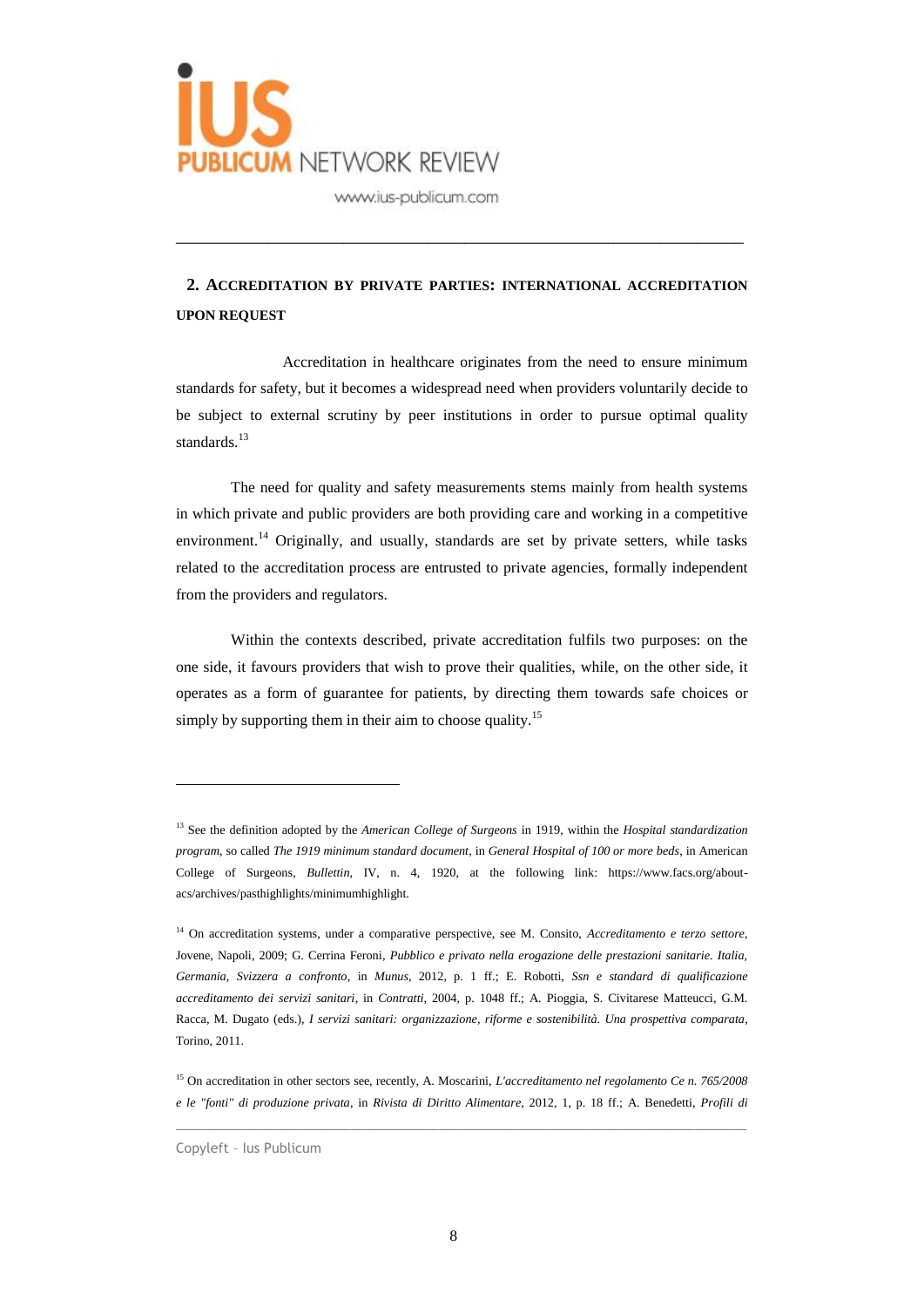

This happens in the United States, for instance, where the Joint Commission is a not-for-profit organization that assesses providers on demand and that acts through periodical audits aimed at checking compliance with privately determined standards.

\_\_\_\_\_\_\_\_\_\_\_\_\_\_\_\_\_\_\_\_\_\_\_\_\_\_\_\_\_\_\_\_\_\_\_\_\_\_\_\_\_\_\_\_\_\_\_\_\_\_\_\_\_\_\_\_\_\_\_\_\_

Forms of accreditation that now tend to prove qualities of excellence are addressed within the Italian legal order as "*accreditamento di eccellenza*". This label distinguishes this kind of accreditation from the institutional one that operates within the public healthcare system. In this latter case, accreditation measures compliance with general minimum standards set at the national level and with additional standards set by the regions. Compliance with requirements is due from both public and private providers if they wish to be considered as part of the National Health System (hereinafter NHS) and to be paid from public funds for providing care services.

Nevertheless, even if not specifically required at the national level by the legislation on accreditation, many regions consider forms of international or private certification as additional standards for institutional accreditation. Private certifications are rarely seen as a minimum standard for institutional accreditation; most frequently they represent a requirement for subsequent additional public benefits. Within this trend, in particular, some regions have incorporated the standards issued by the Joint Commission as additional criteria for public accreditation,<sup>16</sup> some have made reference to international standards for accreditation, as additional standards set out at the regional level (as in the Sardinia region, in the *Piano regionale dei servizi sanitari* approved on January 19, 2007),

*rilevanza giuridica delle certificazioni volontarie ambientali*, in *Rivista quadrimestrale di Diritto dell'Ambiente*, 2012, 1-2, p. 20 ff.; M. De Bellis, *Certification and climate change. The role of private actors in the Clean Development Mechanism (CDM)*, in *Riv. it. dir. pubbl. comun*., 2012, p. 759 ff.; C. Barbati, *La Valutazione del sistema universitario*, in *Giorn. dir. amm*., 2012, p. 816 ff.

<sup>16</sup> See Lombardia, d.g. sanità, *La valutazione delle aziende sanitarie in Regione Lombardia*, January 14, 2010, at the following url : *http://www.salute.gov.it/imgs/C\_17\_newsAree\_848\_listaFile\_itemName\_14\_file.pdf.*

 $\_$  , and the set of the set of the set of the set of the set of the set of the set of the set of the set of the set of the set of the set of the set of the set of the set of the set of the set of the set of the set of th

Copyleft – Ius Publicum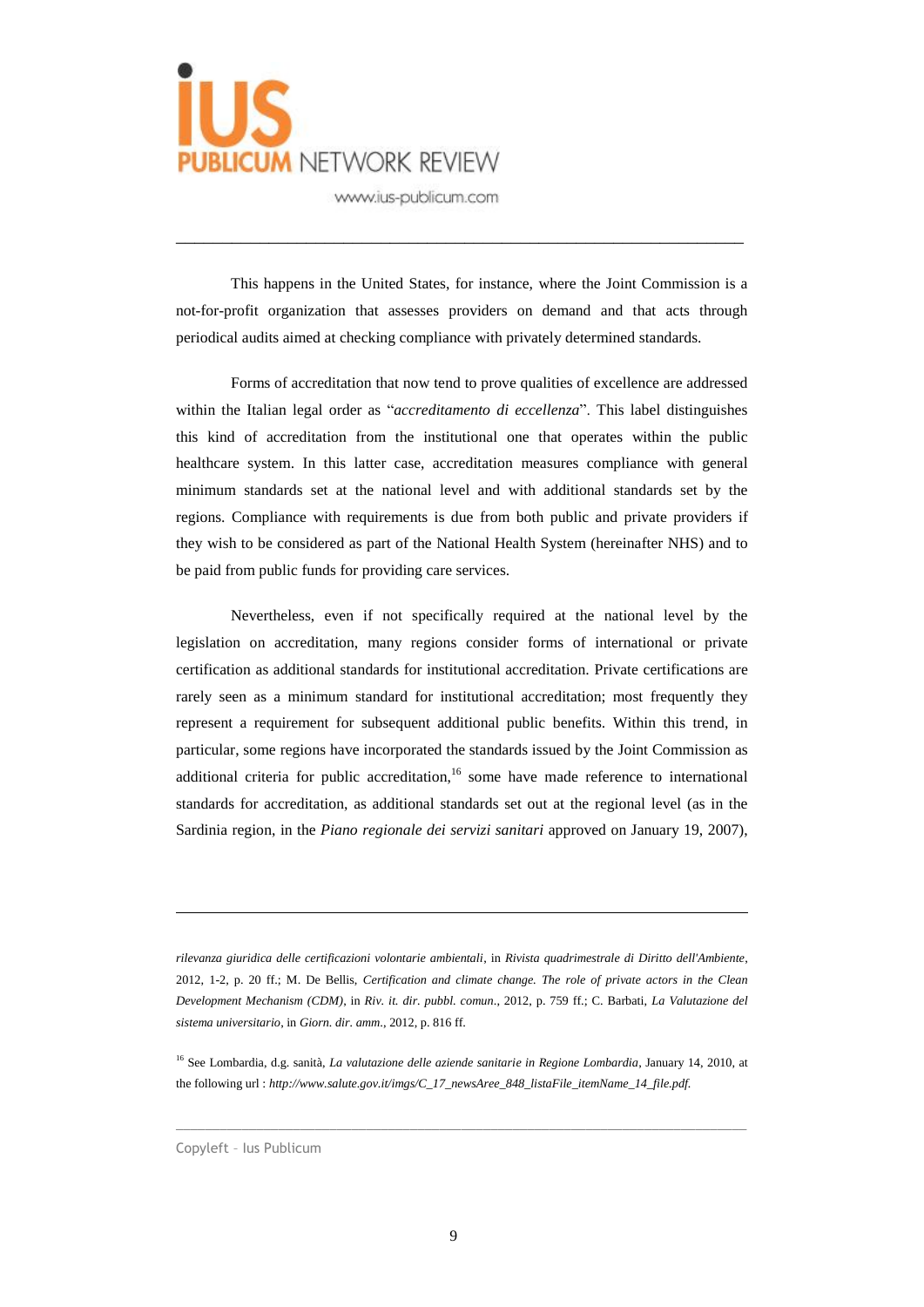

others have added certifications by private agencies to the accreditation process,<sup>17</sup> or done the same with the certification processes set out by general disciplines, such as ISO 2000 (which is included, for instance, within the Liguria accreditation programme),<sup>18</sup> and yet others ask for certifications by qualified experts.<sup>19</sup> In other regions, moreover, international accreditation represents a factor for giving providers different levels of accreditation.<sup>20</sup> The regional law approved by the Molise region, dated June 24, 2008, n. 18, art. 18, for instance, considers international accreditation as best practice for both private and public providers.

\_\_\_\_\_\_\_\_\_\_\_\_\_\_\_\_\_\_\_\_\_\_\_\_\_\_\_\_\_\_\_\_\_\_\_\_\_\_\_\_\_\_\_\_\_\_\_\_\_\_\_\_\_\_\_\_\_\_\_\_\_

If, in some cases, international accreditation is taken into consideration as an additional label concerning quality, in others, surprisingly, excellence acknowledgments do not count for so much, especially when there are financial constraints on the selection of those providers who, following institutional accreditation, will be part of the NHS. In most cases, in fact, the rationale behind such determinations may depend on other criteria. Nevertheless, the weight of private/international accreditation as a useful standard for

<sup>19</sup> See § 2.10, r.b.r. Emilia Romagna, February 23, 2004, n. 327. See also Agenzia sanitaria e sociale regionale, *L*'*accreditamento istituzionale delle organizzazioni sanitarie e dei professionisti in Emilia-Romagna. Sviluppo e sperimentazione di metodologie per la qualificazione di valutatori idonei a svolgere attività di verifica delle strutture sanitarie a scopo di accreditamento e ad affiancare in qualità di esperti tecnici di settore valutatori di sistemi qualità per la certificazione (anni 1997-2000)*, at the following url: *http://www.regione.emiliaromagna.it/agenziasan/aree/accred/accreditamento/progr\_qualificaz\_valutatori.htm*.

<sup>20</sup>See r.b.r. Basilicata, July 1, 2008, n. 591/P; Provincial Executive Board Resolution (hereinfter p.b.r.) Bolzano, March 17, 2003, n. 763, *Approvazione dei requisiti minimi e ulteriori per l*'*autorizzazione e l*'*accreditamento delle strutture sanitarie ospedaliere e assimilabili.*

 $\_$  , and the set of the set of the set of the set of the set of the set of the set of the set of the set of the set of the set of the set of the set of the set of the set of the set of the set of the set of the set of th

Copyleft – Ius Publicum

<sup>&</sup>lt;sup>17</sup> See Umbria, Regional Executive Board Resolution (hereinafter r.b.r.), May 7, 2003, n. 570, *Approvazione del Modello operativo per l*'*Accreditamento Istituzionale delle strutture sanitarie e socio-sanitarie*.

<sup>18</sup> See r.b.r. Liguria, April 29, 2002, n. 395, *Approvazione procedura e istanza per la richiesta di accreditamento dei presidi sanitari e socio-sanitari pubblici e privati, versione aggiornata del* ''*Manuale per l*'*accreditamento*'' *nonché disposizioni relative all*'*avvio dello stesso*.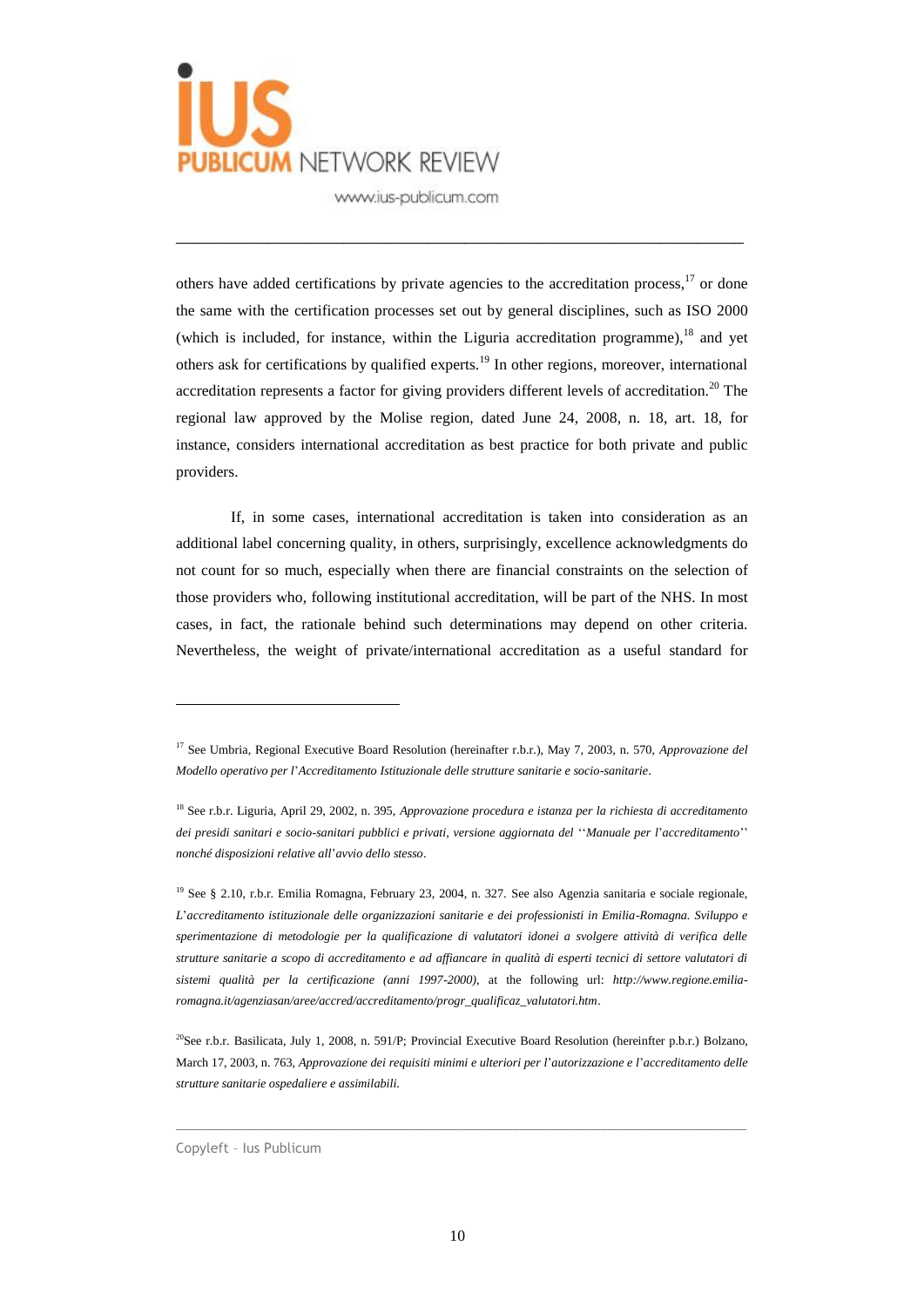

institutional accreditation can be assessed by analysing regional healthcare planning Acts and regulations on accreditation.

\_\_\_\_\_\_\_\_\_\_\_\_\_\_\_\_\_\_\_\_\_\_\_\_\_\_\_\_\_\_\_\_\_\_\_\_\_\_\_\_\_\_\_\_\_\_\_\_\_\_\_\_\_\_\_\_\_\_\_\_\_

Whether or not private/international accreditation is incorporated into regional additional standards for institutional accreditation, providers more and more frequently seek to obtain it for their own reputation.

As already mentioned, particularly relevant in this field is the activity of Joint Commission International. Founded in 1994 by the US Joint Commission, this not-forprofit agency is based in Illinois and has subsidiaries in Singapore and Dubai. Joint Commission International has accredited 24 Italian providers so far.

The Joint Commission is part of the International Society for Quality in Healthcare (ISQua), a not-for-profit association based in Dublin, whose main aim is to promote quality in healthcare services through accreditation, and whose main tasks consist, on the one hand, in issuing certifications for providers and, on the other hand, in assessing certificatory bodies themselves.

The widespread success of the Joint Commission activity shows a clear tendency toward a culture of certifying quality.

Furthermore, attention to accreditation as well as to the regional affirmation of accreditation mechanisms is about to acquire even more relevance by virtue of the approval of Directive 2011/24/EU of the European Parliament and of the Council of 9 March 2011 on the application of patients' rights in cross-border healthcare.

In order to give patients more choice, more information must necessarily circulate and, as well, more common standards, especially on quality and safety, must be adopted. In this regard, both the Directive and the legislative decree of March 4, 2014, n. 38, which transposes it into the Italian legal order, at art. 7 and art. 9, paragraph 6(c), include the following information that the national contact points are responsible for circulating: first, information on standards and guidelines; second, information on the supervision and assessment of healthcare providers; third, information on providers that are subject to the

 $\_$  , and the set of the set of the set of the set of the set of the set of the set of the set of the set of the set of the set of the set of the set of the set of the set of the set of the set of the set of the set of th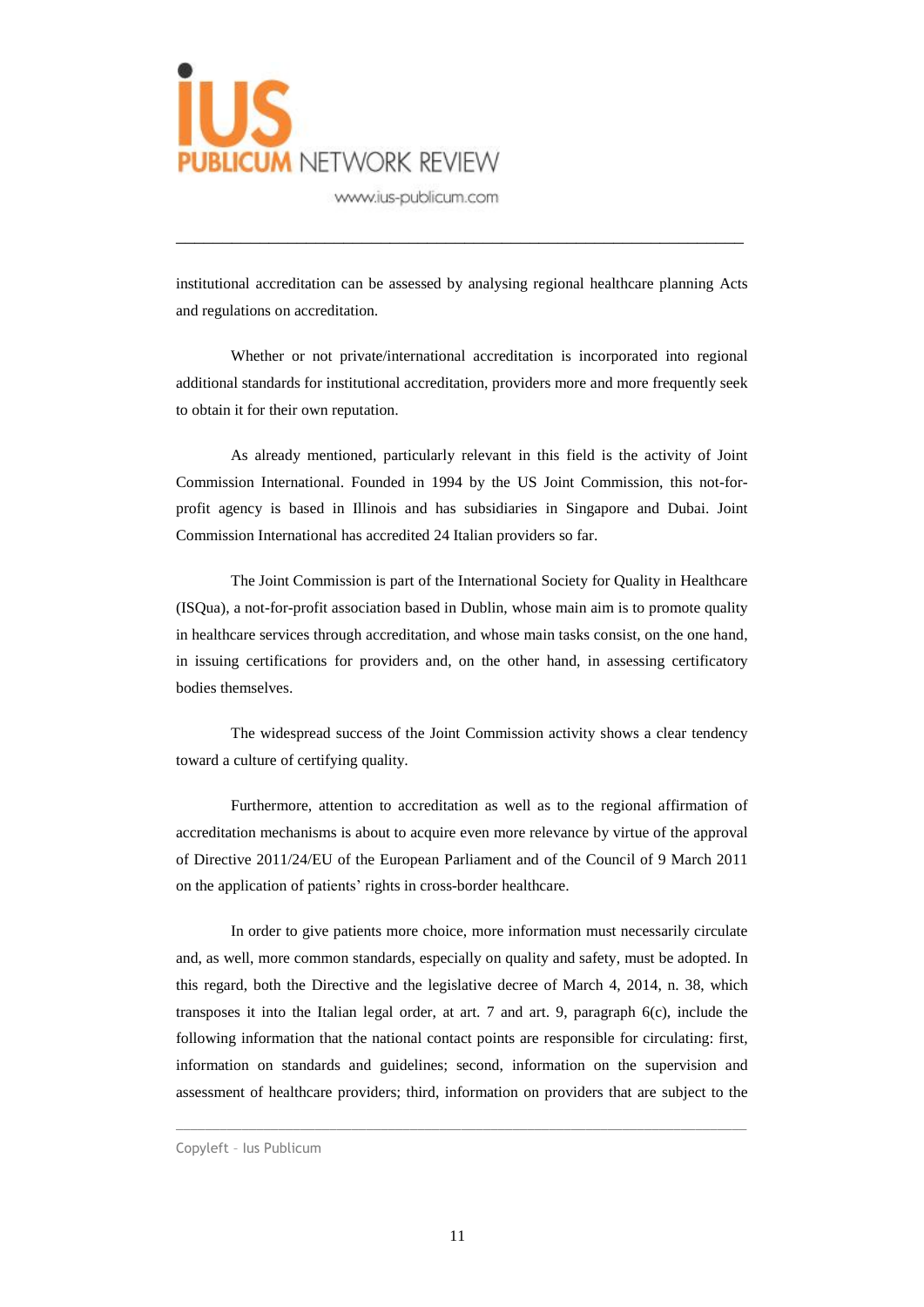

standards; and fourth, guidelines and information on the accessibility of hospitals as well as conditions for the safety and quality of the healthcare providers. It is useful to remind ourselves that most of these information requirements are considered as essential preconditions for reimbursement, and must be complied with under the supervision of the national contact point.

\_\_\_\_\_\_\_\_\_\_\_\_\_\_\_\_\_\_\_\_\_\_\_\_\_\_\_\_\_\_\_\_\_\_\_\_\_\_\_\_\_\_\_\_\_\_\_\_\_\_\_\_\_\_\_\_\_\_\_\_\_

### **3. INSTITUTIONAL/PUBLIC ACCREDITATION**

In a different way from private/international accreditation, which has a mainly voluntary basis, institutional/public accreditation is compulsory for all public providers, as well as for private providers wishing to operate within the NHS. Accreditation is required both for incumbents, namely for healthcare providers formerly authorized within the previous regime for access to the healthcare sector, and for new entrants, namely for healthcare providers interested in starting to operate within the NHS.

Whatever the regional healthcare system, as already mentioned, the requirement for institutional/public accreditation arises not only from the need to prove the quality of healthcare providers but also from the need for a strict control of public expenditure and the use of public resources. That is the main reason why it is not only private providers that are required to obtain accreditation, but also public ones.

In the same way as any other administrative act, accreditation follows an administrative procedure that is part of a more complex sum of connected but distinct procedures aimed globally at allowing providers to operate within the NHS.<sup>21</sup>

 $\_$  , and the set of the set of the set of the set of the set of the set of the set of the set of the set of the set of the set of the set of the set of the set of the set of the set of the set of the set of the set of th

<sup>21</sup> On this issue, see F. Taroni, *Le 3A: autorizzazione accreditamento, accordi contrattuali*, in *Manuale di diritto sanitario*, R. Balduzzi and G. Carpani (eds.), Bologna, 2013, p. 427 ff.

<sup>21</sup> On this issue, with specific reference to interactions among proceedings, see R. Spagnuolo Vigorita, *Politiche pubbliche del servizio sanitario. Profili giuridici*, Napoli, 2003.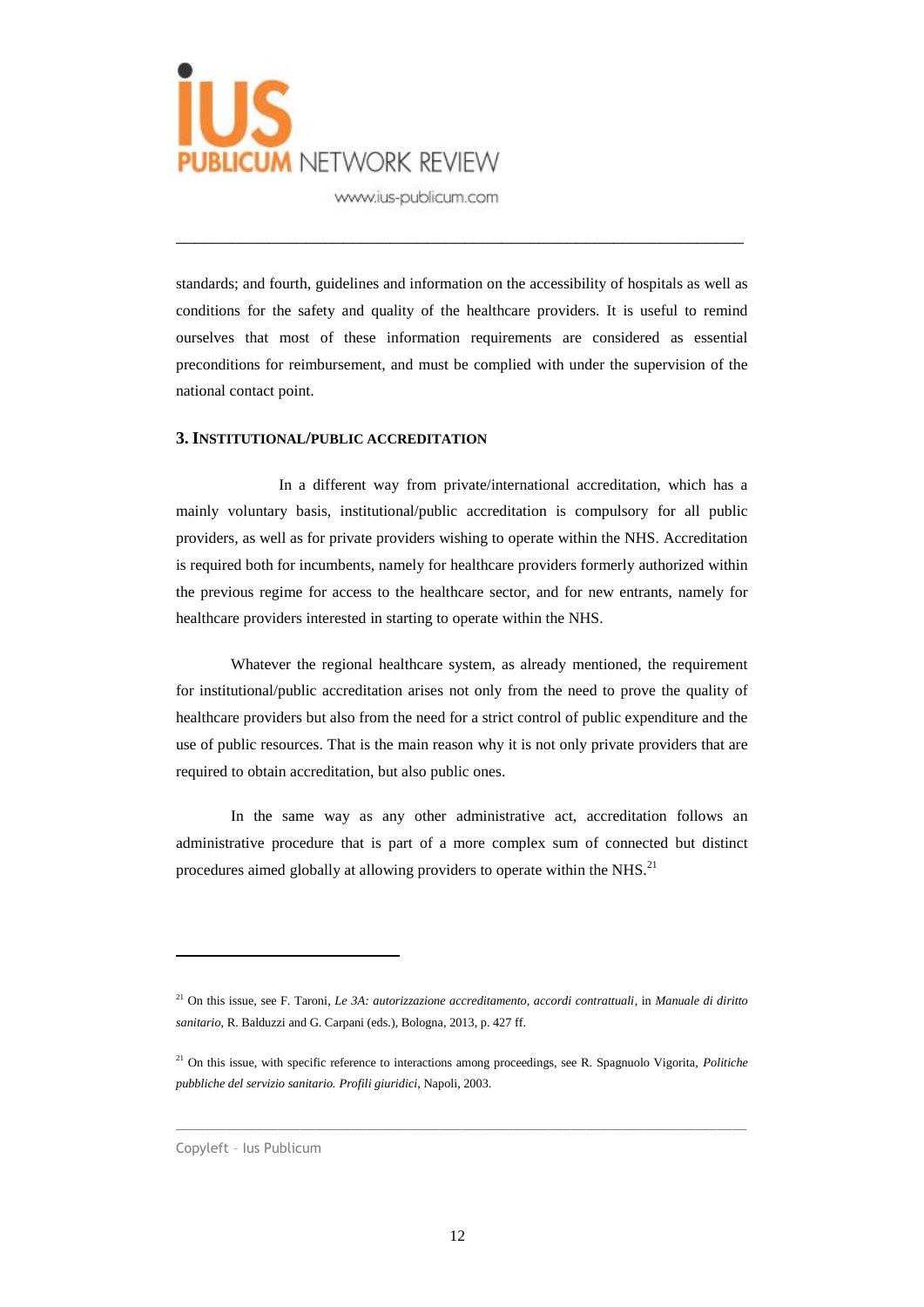

The so-called 3A process to enter the healthcare sector consists of an authorization procedure/act, an accreditation procedure and an agreement. Within this sequence, the authorization process allows providers to perform healthcare activities; the procedure for accreditation entitles providers to act within the NHS; and the agreement sets concrete conditions for the provision of healthcare financed by public funds.

\_\_\_\_\_\_\_\_\_\_\_\_\_\_\_\_\_\_\_\_\_\_\_\_\_\_\_\_\_\_\_\_\_\_\_\_\_\_\_\_\_\_\_\_\_\_\_\_\_\_\_\_\_\_\_\_\_\_\_\_\_

The relationships between these different procedures and the interactions among their results have been discussed by legal scholars, as well as by judges, with controversial results so far. 22

Specifically, the private/public nature of providers has profoundly influenced the discussion and the description of accreditation. <sup>23</sup> Moving on from this aspect, the jurisprudence has described accreditation as a concession for private providers and as an organizational act for public ones. 24

The importance of the definition of the legal status of accreditation in healthcare, its weight and its implications on the current functioning of the healthcare sector, are proved by the fact that both the national and the regional legislator have had to intervene many times in the field during recent decades.<sup>25</sup>

 $\_$  , and the set of the set of the set of the set of the set of the set of the set of the set of the set of the set of the set of the set of the set of the set of the set of the set of the set of the set of the set of th

<sup>22</sup> On this issue, with specific reference to interactions, see R. Spagnuolo Vigorita, *Politiche pubbliche del servizio sanitario. Profili giuridici*, Napoli, 2003.

<sup>23</sup> On providers' qualification and on their legal nature, N. Aicardi, *I soggetti erogatori delle prestazioni sanitarie*, in *Dir. amm.*, 1998, p. 497 ff.; C. E. Gallo, *La concorrenza nell'erogazione dei servizi sanitari e la posizione delle imprese private*, in *Sanità pubbl. e priv*., 2003, p. 249 ff.; F. Liguori, *Impresa privata e sociale nella sanità riformata*, Napoli, 1996.

<sup>24</sup> On the issue, *ex multis*, Cons. St., V, May 11, 2010, n. 2828.

<sup>25</sup> See, for instance, r.l. Puglia, February 1, 2013, n. 3, *Modifica e integrazione dell'articolo 27 della legge regionale 28 maggio 2004, n. 8 (Disciplina in materia di autorizzazione alla realizzazione e all'esercizio, all'accreditamento istituzionale e accordi contrattuali delle strutture sanitarie e socio-sanitarie pubbliche e* 

Copyleft – Ius Publicum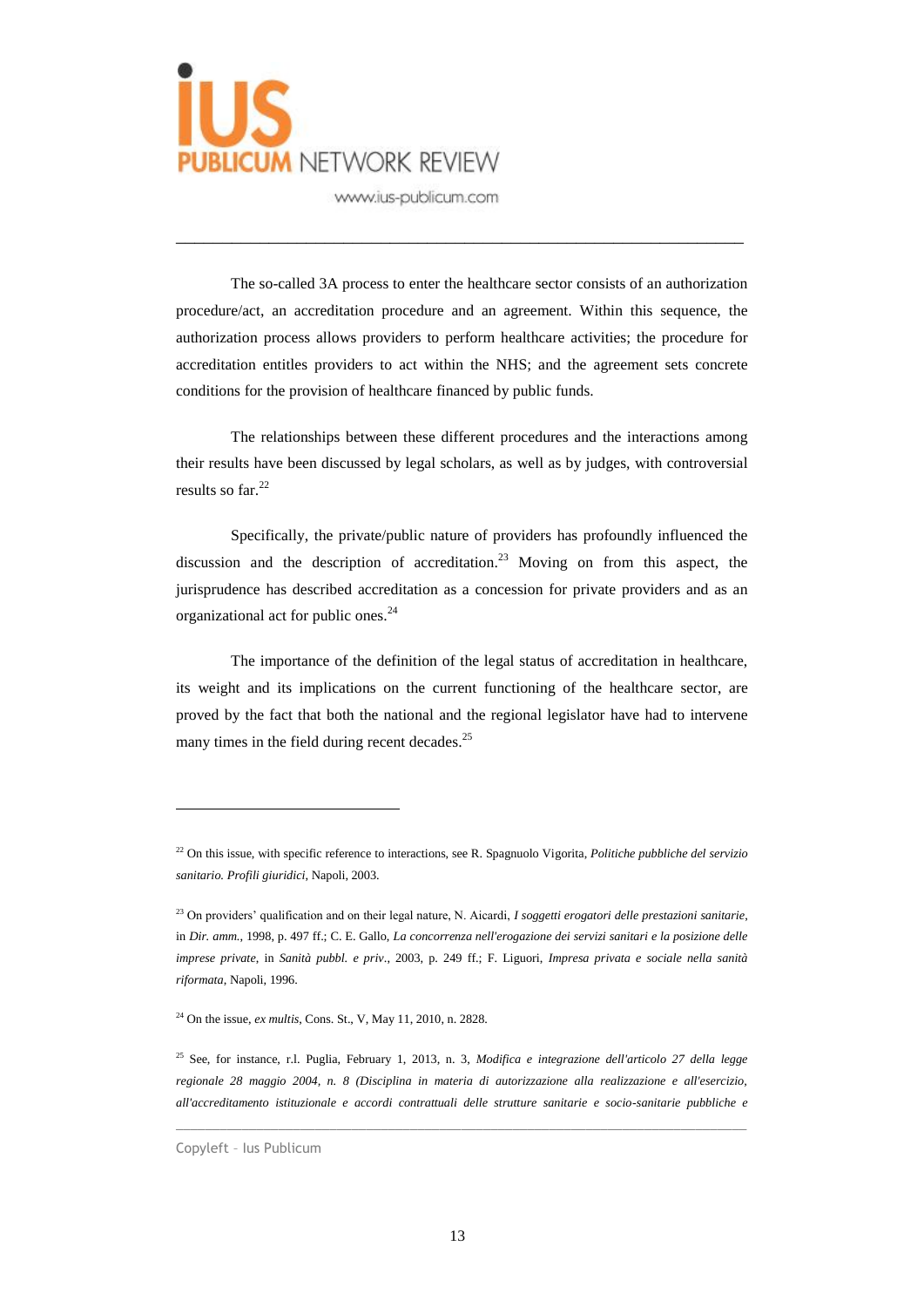

#### *4. National regime for accreditation and its implementation by the regions*

Because of the concurrent legislative competences on the issue, regional accreditation systems may differ, provided that they are coherent with the basic standards set at the national level.

\_\_\_\_\_\_\_\_\_\_\_\_\_\_\_\_\_\_\_\_\_\_\_\_\_\_\_\_\_\_\_\_\_\_\_\_\_\_\_\_\_\_\_\_\_\_\_\_\_\_\_\_\_\_\_\_\_\_\_\_\_

First, each regional system may set its own requirements and define its own administrative procedures. As far as this aspect is concerned, regions are expressly required to set their own accreditation requirements both from a substantive and from a procedural point of view. Thus, a presidential decree dated January 14, 1997, indicated minimum common standards, while it is up to the regional legislator to set out other requirements from an infrastructural, technological, and organizational perspective. Procedures for grants, revocations and audits must also be determined.

An analysis of the different solutions adopted at the regional level, as well as at the enforcement stage, may well highlight different trends in the nature of the accreditation regime,<sup>26</sup> especially as concerns the position of providers in relation to financial budgetary constraints.<sup>27</sup> The output is influenced by many factors, such as historical, economic and political aspects, as well as the form of governance set in each regional environment.<sup>28</sup>

<sup>27</sup> M. Lottini, *Il concorso dei privati al servizio sanitario nazionale: alternativi al pubblico o succedanei al pubblico?*, in *Foro amm. Tar*, 2008, p. 2553 ff. On this issue, G. Corso, *Pubblico e privato nel sistema sanitario*, in G. Corso, P. Magistrelli (eds.), *Il diritto alla salute tra istituzioni e società civile*, Torino, 2009, p. 17 ff.

 $\_$  , and the set of the set of the set of the set of the set of the set of the set of the set of the set of the set of the set of the set of the set of the set of the set of the set of the set of the set of the set of th

*private), rubricato "Sospensione e revoca dell'accreditamento"*, which states that «in caso di mancata stipula degli accordi di cui all'articolo 8-quinquies del decreto legislativo, l'accreditamento è sospeso fino alla stipula dei predetti accordi».

<sup>26</sup> On the regional healthcare system set out in Lombardia see, P. Previtali Pietro, A. Santuari, A. Venturi, *Il nuovo accreditamento delle unità d'offerta socio-sanitarie in regione Lombardia: profili giuridico-organizzativi*, in *Sanità Pubblica e Privata*, 2012, 5, p. 48 ff.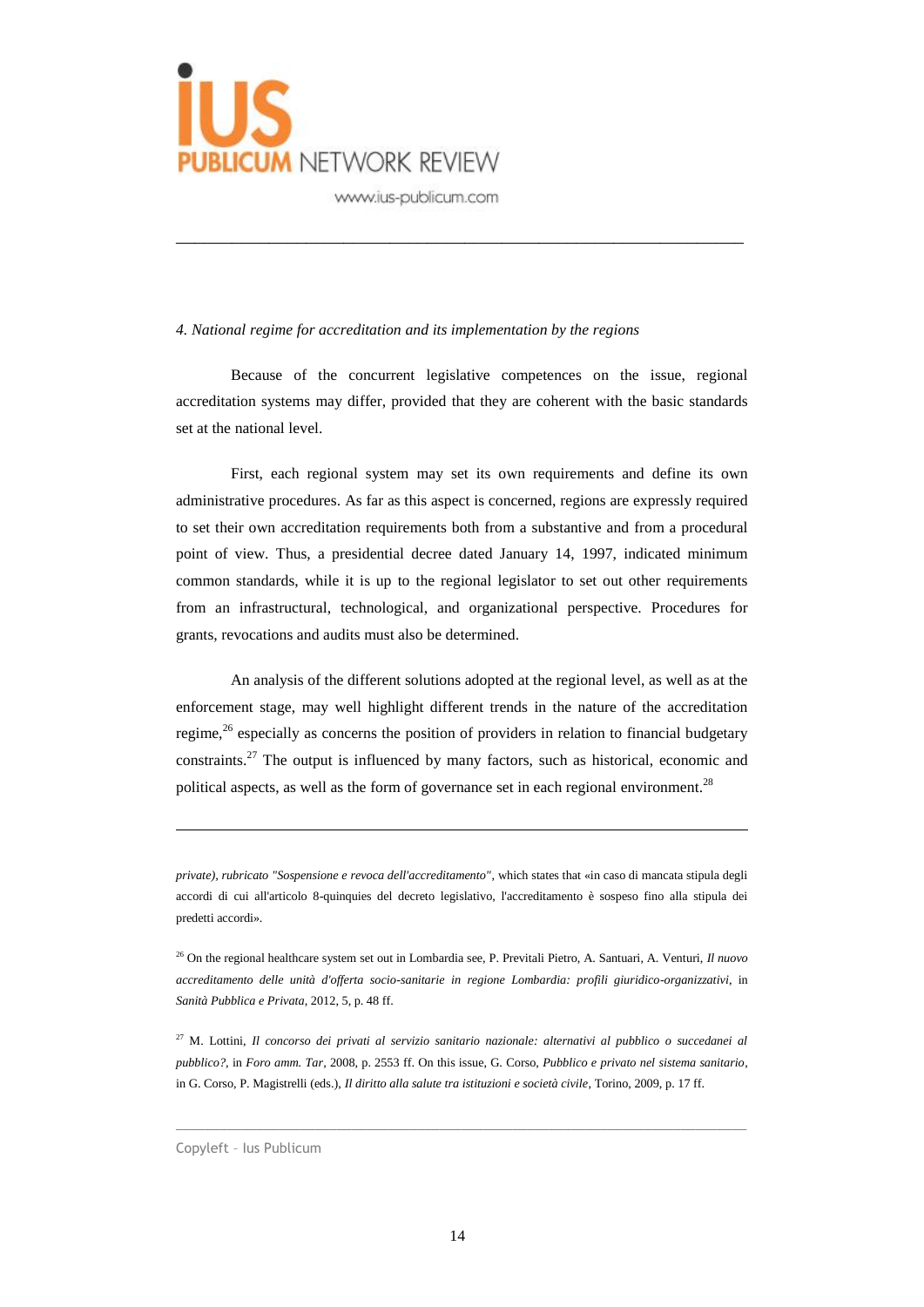

Secondly, the output may differ greatly, depending on the stage of enforcement as well as on the choices about the transitional regime from the previous conventions.<sup>29</sup> In this regard, the full implementation of the accreditation system that was set out at the end of the 1990s met serious difficulties. Its enforcement was delayed several times. <sup>30</sup> A strong attempt to bring the process to a conclusion was made in 2006, by the law of December 27, 2006 n. 296 (the so-called *legge finanziaria* 2007), which required the immediate transition from the provisional, transitional accreditation to the definitive one.<sup>31</sup> Notwithstanding the legal provision, the practical transition took much more time: abandoning the old conventional system for the new accreditation regime proved to be complex and to require many intermediate steps, ruled by continual acts of prorogation adopted by the legislator.

\_\_\_\_\_\_\_\_\_\_\_\_\_\_\_\_\_\_\_\_\_\_\_\_\_\_\_\_\_\_\_\_\_\_\_\_\_\_\_\_\_\_\_\_\_\_\_\_\_\_\_\_\_\_\_\_\_\_\_\_\_

<sup>28</sup> See V. Mapelli, *I sistemi di governance dei servizi sanitari regionali*, Quaderni Formez, n. 57, Roma, 2007. On this issue see also E. Catelani, G. Cerrina Feroni, M. C. Grisolia (eds.), *Diritto alla salute tra uniformità e differenziazione. Modelli di organizzazione sanitaria a confronto*, Torino, 2011; S. Antoniazzi, *Governance territoriali e nuovi modelli di organizzazione sanitaria*, in P. Bilancia (a cura di), *Modelli innovativi di governance territoriale. Profili teorici ed applicativi*, Milano, 2011, p. 273 ff. On regional healthcare systems, see Agenas, *Ricognizione sui piani sanitari e sociosanitari regionali vigenti. Anno 2013*, Roma 2014, pubblicato al seguente link: http://www.agenas.it/images/agenas/oss/psr/LetturaRagionata\_Psr\_vigenti05\_06\_14.pdf.

<sup>29</sup> See Constitutional Court, December 11-19, 2012, n. 292, and Constitutional Court, November 28, 2012, n. 262.

<sup>30</sup> See Agreement, December 20, 2012, which defines accreditation as «un processo di valutazione sistematico e periodico svolto da un "organismo esterno" con l'obiettivo di verificare l'adesione a predeterminati requisiti correlati alla qualità dell'assistenza. Tale sistema incentiva l'autovalutazione e il miglioramento, basato su criteri periodicamente aggiornati e verificato da valutatori appositamente formati», nonché afferma che il «miglioramento della qualità è considerato un processo continuo attraverso il quale gli aspetti importanti dell'assistenza sono monitorati e migliorati se necessario e le innovazioni selezionate continuamente».

<sup>31</sup> On implementation, see Agenas, *Indagine sullo stato di implementazione del percorso di accreditamento delle strutture sanitarie e sociosanitarie private (ai sensi dell*'*art. 1, comma 796, legge n. 296/2006 e s.m.i.) - seconda indagine*, Roma, July 30, 2010.

 $\_$  , and the set of the set of the set of the set of the set of the set of the set of the set of the set of the set of the set of the set of the set of the set of the set of the set of the set of the set of the set of th

Copyleft – Ius Publicum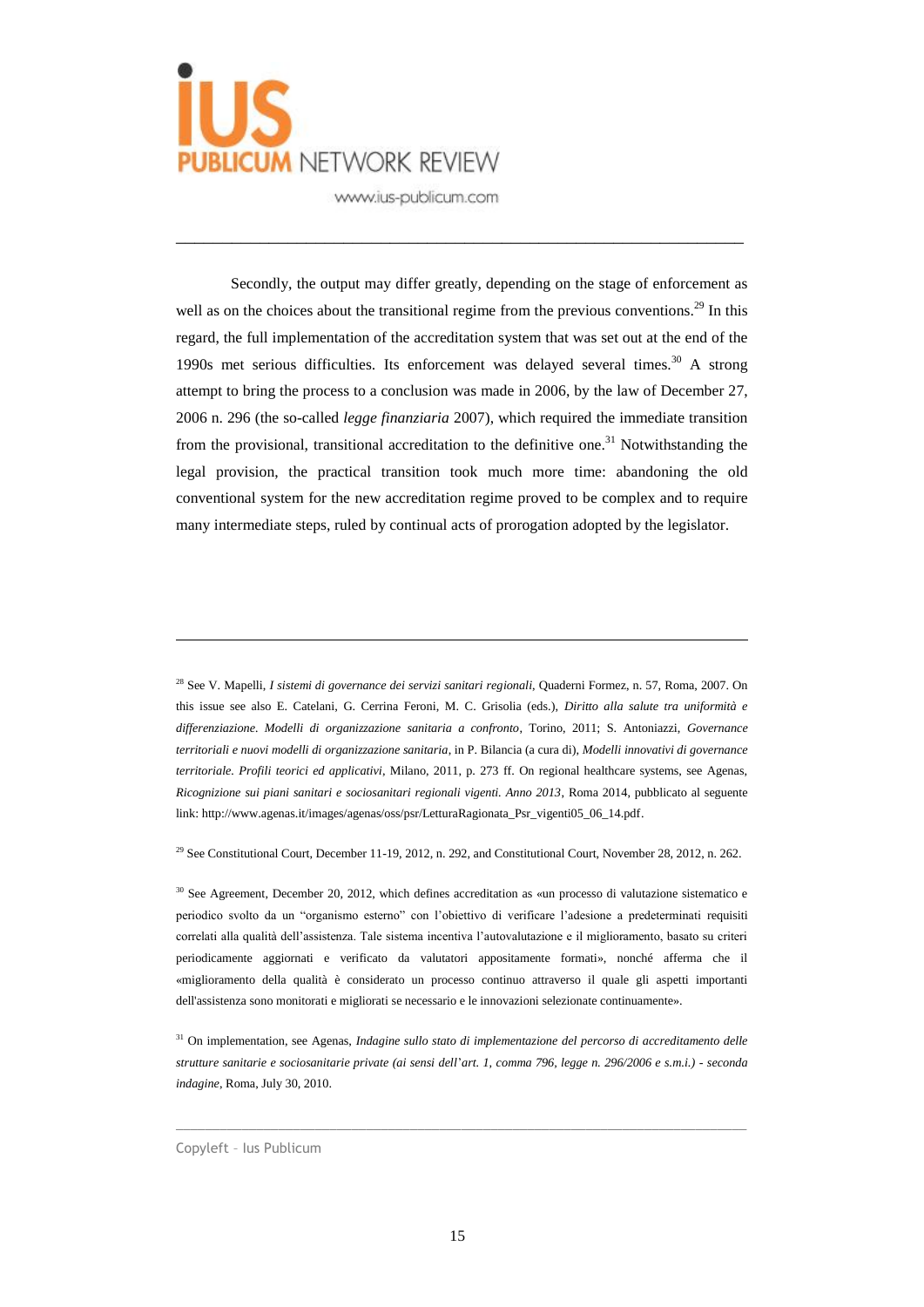

### *4.1. In search of common standards: the Italian national accreditation scheme*

\_\_\_\_\_\_\_\_\_\_\_\_\_\_\_\_\_\_\_\_\_\_\_\_\_\_\_\_\_\_\_\_\_\_\_\_\_\_\_\_\_\_\_\_\_\_\_\_\_\_\_\_\_\_\_\_\_\_\_\_\_

To implement what had been stated in the so-called *Patto per la Salute* 2010-2012  $(\text{art.7})^{32}$ , the Ministry of Health commissioned a working group with the task of focusing on the issue of the reform of the legislative framework on accreditation (the so-called *Tavolo di lavoro per la revisione della normativa sull'accreditamento*hereinafter Trac) 33 .

Guidelines approved by the working group have been adopted as a national scheme, by an agreement signed on December 20, 2012 within the *Conferenza permanente per i rapporti tra lo Stato, le regioni e le province autonome.* 34

The requirements in the agreement are now considered to be minimum standards for institutional accreditation. They have to be complied with by all the regional accreditation systems, and they must be taken into consideration in any regional regulation. Therefore, regions whose accreditation system differs from the general framework set out in the agreement must modify their regulations in order to make them coherent. Many regions have already started moving in this direction.<sup>35</sup>

 $\_$  , and the set of the set of the set of the set of the set of the set of the set of the set of the set of the set of the set of the set of the set of the set of the set of the set of the set of the set of the set of th

<sup>32</sup> For first data on the issue, in Agenas, *Fattori/criteri di qualità delle organizzazioni sanitarie da condividere nei sistemi di autorizzazione/accreditamento delle Regioni e da adottare a livello nazionale, come elementi di garanzia del sistema delle cure*, Roma, febbraio 2011, at the following url: http://www.agenas.it/agenas\_pdf/Documento%20Fattori\_Criteri.pdf.

<sup>33</sup> See Agenas, *Fattori/criteri di qualità delle organizzazioni sanitarie da condividere nei sistemi di autorizzazione/accreditamento delle Regioni e da adottare a livello nazionale, come elementi di garanzia del sistema delle cure*, cit., p. 6. Lgs.D. n. 229/1999 sets a Commission on accreditation and quality in healthcare (*Commissione per l'accreditamento e la qualità dei servizi sanitari*) with the task to set common standards, to monitor and assess implementation by the regions.

<sup>34</sup> See *Allegato A*, Agreement, December 20, 2012, quoted, §1.

<sup>35</sup> See the following act, which gives implementation to the agreement: r.b.r. Valle d'Aosta, May 31, 2013, n. 965, *Recepimento dell'intesa sancita il 20 dicembre 2012 tra il Governo, le Regioni e le Province Autonome, sul* 

Copyleft – Ius Publicum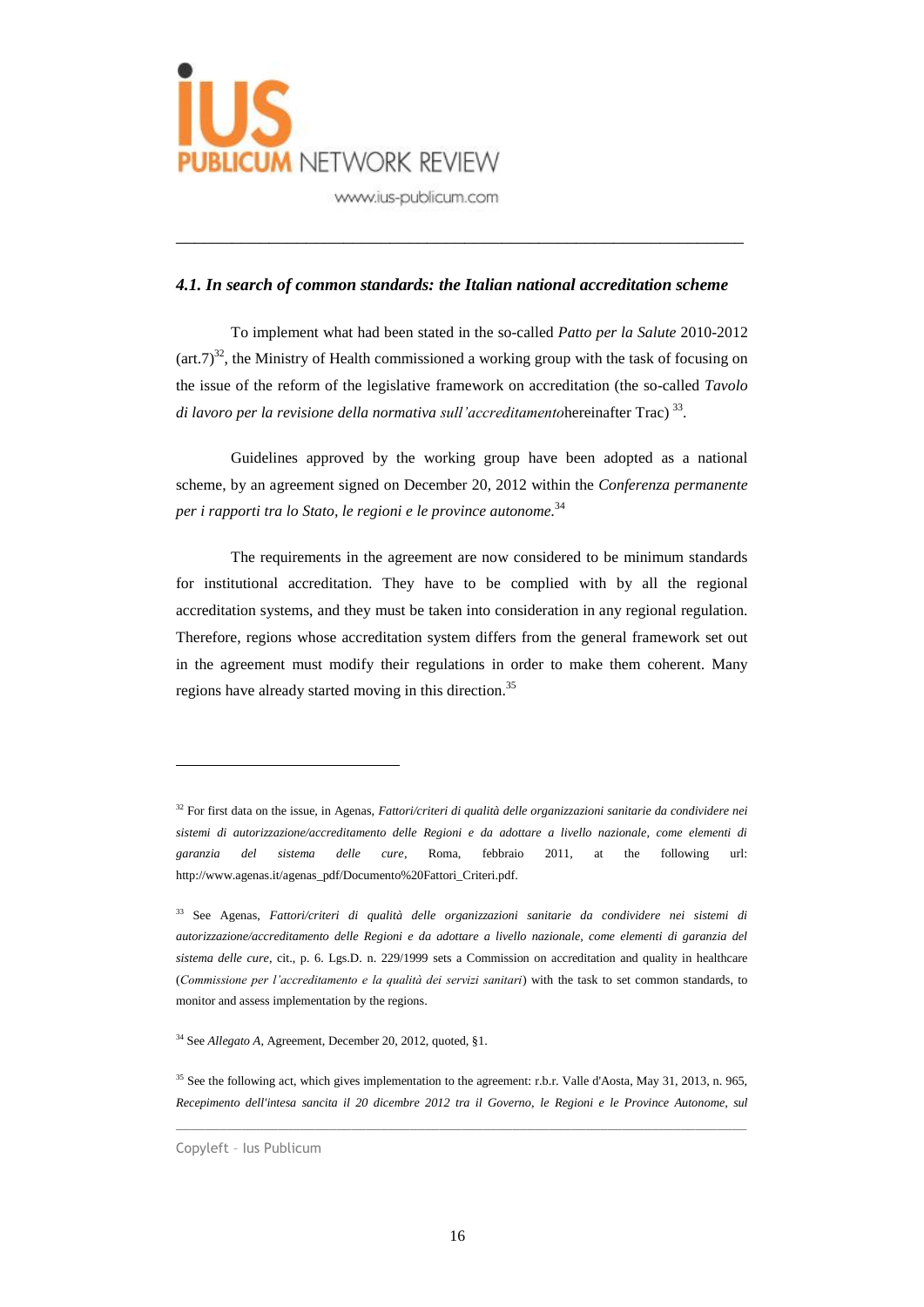

In the meantime, a second working group has been set by the Ministry of Health with the tasks of facilitating the transition to the new scheme, giving support to the implementation of the scheme over the whole nation, and helping the regions to interpret the new standards in a uniform way.<sup>36</sup>

\_\_\_\_\_\_\_\_\_\_\_\_\_\_\_\_\_\_\_\_\_\_\_\_\_\_\_\_\_\_\_\_\_\_\_\_\_\_\_\_\_\_\_\_\_\_\_\_\_\_\_\_\_\_\_\_\_\_\_\_\_

Specific emphasis is paid in the agreement to the fact that accrediting bodies must be independent. This requirement is of fundamental importance, particularly within those regional healthcare systems where the distinction between providers, regulators and accreditors is considered relevant.

To this end, the agreement also requires accrediting bodies to determine their own working policies in advance, to declare their institutional relationships explicitly, to set their internal organizational frameworks in advance, to indicate the forms and tools for procedural participation, and to predetermine their administrative procedures for assessing full compliance with the conditions for accreditation over time.<sup>37</sup>

As far as the common guidelines are concerned, the agreement indicates eight commitments related to standards, and for each of these commitments further requirements and implementing processes are set out.

*documento recante "Disciplina per la revisione della normativa dell'accreditamento" e adesione al Progetto di Ricerca Corrente 2012. Approvazione della relativa bozza di convenzione con l'Agenzia nazionale per i servizi sanitari regionali*; r.b.r. Piemonte, 28 giugno 2013, n. 9-6021; r.b.r. Veneto, July 5, 2013, n. 1131; r.b.r. Sardegna, n. 42/42 October 16, 2013; r.b.r. Emilia-Romagna, July 2, 2013, n. 884; r.b.r. Liguria, March 28, 2013, n. 371; r.b.r. Friuli Venezia Giulia, July 19, 2013, n. 1703.

<sup>36</sup> See Ministerial Decree (hereinfater m.d.) Salute, February 6, 2013.

<sup>37</sup> See, for instance, r.b.r. Valle d'Aosta, February 7, 2014, n. 123, *Approvazione dei criteri di programmazione delle verifiche di vigilanza presso le strutture sanitarie, socio-sanitarie, socio-assistenziali e socio-educative site sul territorio regionale, ai fini del mantenimento dell'autorizzazione all'esercizio dell'attività e del relativo accreditamento, ai sensi della Delib.G.R. n. 52/2010, della Delib.G.R. n. 2541/2012 e della Delib.G.R. n. 1362/2013*.

 $\_$  , and the set of the set of the set of the set of the set of the set of the set of the set of the set of the set of the set of the set of the set of the set of the set of the set of the set of the set of the set of th

Copyleft – Ius Publicum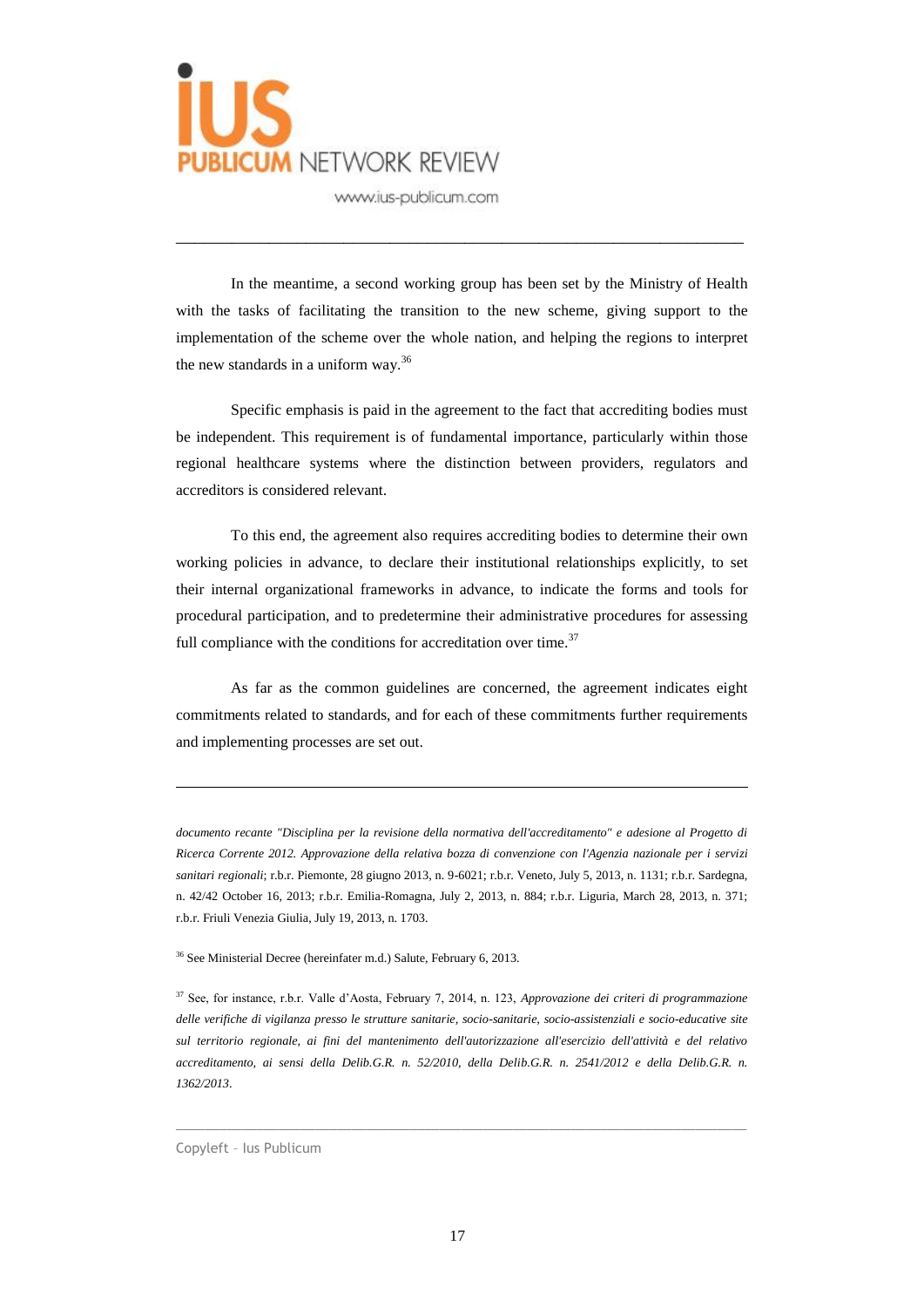

The first indicator concerns the review of the management and structural organization of the provider. These have to promote good quality in healthcare assistance; the assessment depends on the specific kind of medical centre, whether this is a hospital, a critical access hospital, a laboratory or another type of provider.

\_\_\_\_\_\_\_\_\_\_\_\_\_\_\_\_\_\_\_\_\_\_\_\_\_\_\_\_\_\_\_\_\_\_\_\_\_\_\_\_\_\_\_\_\_\_\_\_\_\_\_\_\_\_\_\_\_\_\_\_\_

As a second indicator, the provision of care, treatment and services is taken into consideration: as far as these factors are concerned, the agreement requires there to be a clear indication of standards for service delivery, criteria for patients' eligibility, strategies for continuing assistance, audit procedures, and monitoring and assessment procedures.

The third relevant factor is related to the quality of infrastructural and structural resources. This has to be reviewed in relation to the use of the resources, and must be considered in the light of the punctual compliance with maintenance rules for medical equipment and with lifesaving arrangements.

Fourthly, the expertise of medical staff is taken into consideration; training and education are considered and are strictly controlled.

A fifth commitment concerns transparency, information management and information policies. To assess whether this factor is being implemented correctly, good practices are: publicity about healthcare protocols being made available to all stakeholders, processes that favour the proactive participation of stakeholders, indicators for internal communication as well as for the assessment of stakeholder satisfaction, information being given to the public about healthcare delivery, patient involvement and information about medical protocols, patient flow and admissions to the service.

To ensure the sixth commitment to safety, which concerns clinical appropriateness, is met, evidence based approaches are required, and also the development of clear protocols on risk management.

Since accreditation is a process, the seventh commitment refers to the management of innovation though processes and to planning technical, professional and management innovation.

 $\_$  , and the set of the set of the set of the set of the set of the set of the set of the set of the set of the set of the set of the set of the set of the set of the set of the set of the set of the set of the set of th

#### Copyleft – Ius Publicum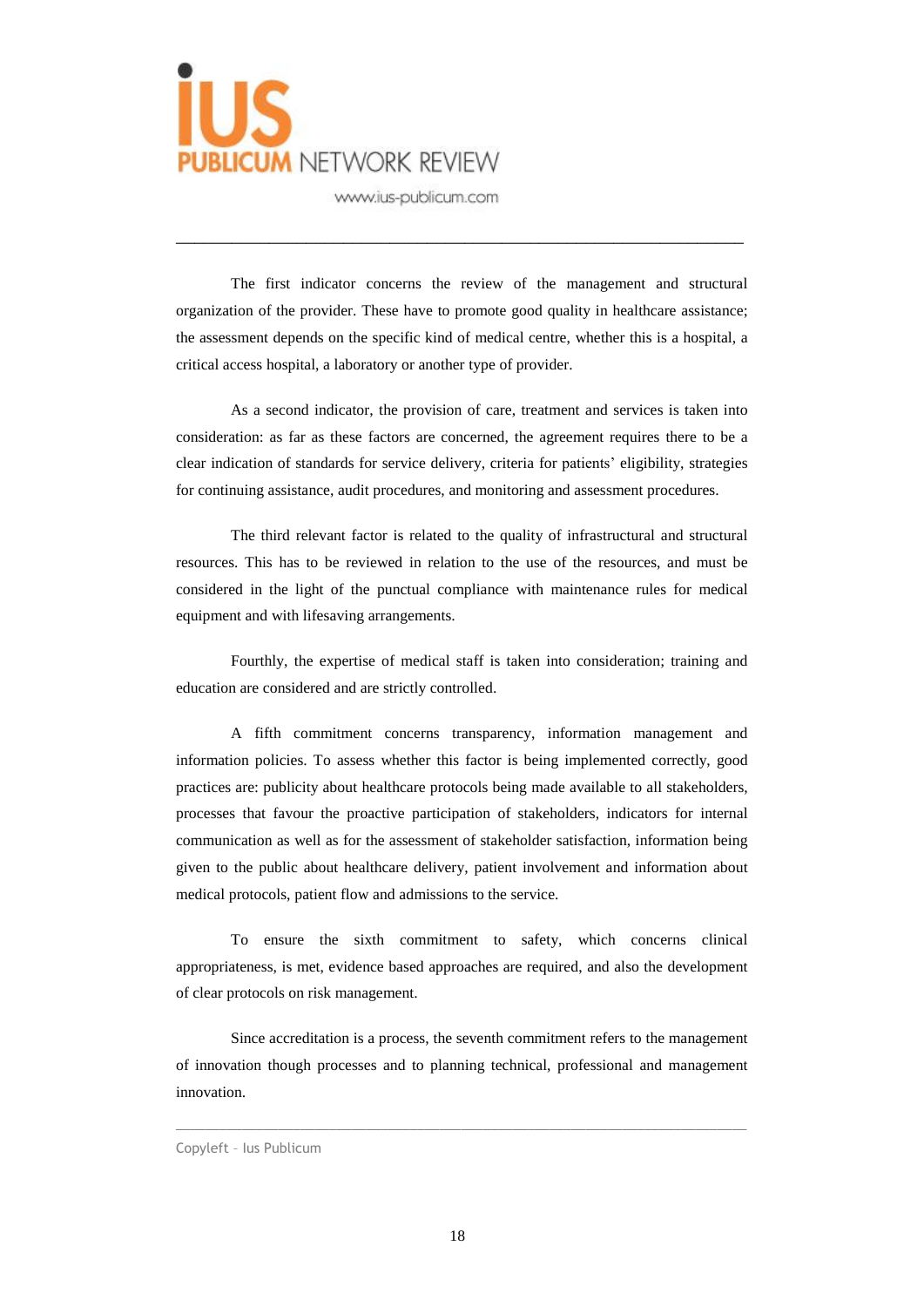

Lastly, attention is paid to the condition of each patient through processes aimed at humanizing care, through the evaluation of the whole human being during the overall process of healthcare delivery, and through the care environment.

\_\_\_\_\_\_\_\_\_\_\_\_\_\_\_\_\_\_\_\_\_\_\_\_\_\_\_\_\_\_\_\_\_\_\_\_\_\_\_\_\_\_\_\_\_\_\_\_\_\_\_\_\_\_\_\_\_\_\_\_\_

### *4.2. The current state of regional differentiation*

Later we analyse regional accreditation systems as they developed from the regional experiences in place before the adoption of the national scheme. The analysis is carried out through meaningful examples, since the aim and the scope of this contribution do not allow us to undertake a complete examination of the regional legislation on the issue. 38

Common trends, as far as the distribution of competences is concerned, may also be found in regional accreditation systems that existed prior to the intervention for common standards that started in 2010. Regional accreditation systems usually set common standards as well as standards with differentiation for the categories of treatments delivered.<sup>39</sup> Three main groups of standards are commonly addressed: organizational standards, protocols on clinical pathways and indicators on patient care.<sup>40</sup> More attention is

 $\_$  , and the set of the set of the set of the set of the set of the set of the set of the set of the set of the set of the set of the set of the set of the set of the set of the set of the set of the set of the set of th

<sup>38</sup> Also the guidelines issued by Trac address a series of examples: see v. *Allegato* A, Agreement December 20, 2012, quoted.

<sup>39</sup> See: r.b.r. Piemonte, September 14, 2009, n. 25-12129; r.l. Puglia, February 25, 2010, n. 4, *Norme urgenti in materia di sanità e servizi sociali*; r.b.r. Emilia Romagna, 327/04, which enforces r.l. Emilia Romagna, October 12, 1998, n. 34, *Norme in materia di autorizzazione ed accreditamento delle strutture sanitarie pubbliche e private in attuazione del D.P.R. 14 gennaio 1997, nonché di funzionamento di strutture pubbliche e private che svolgono attività socio-sanitaria e socio-assistenziale*.

<sup>40</sup> See r.b.r. Abruzzo, July, 1 2008, n. 591/P, and r.b.r. Basilicata, December 30, 2012, n. 2753. See also Regional Executive Board Presidential Decree, Toscana, March 3, 2010, n. 29/R *Regolamento di attuazione della R.L. 28 dicembre 2009, n. 82 (Accreditamento delle strutture e dei servizi alla persona del sistema sociale integrato)*;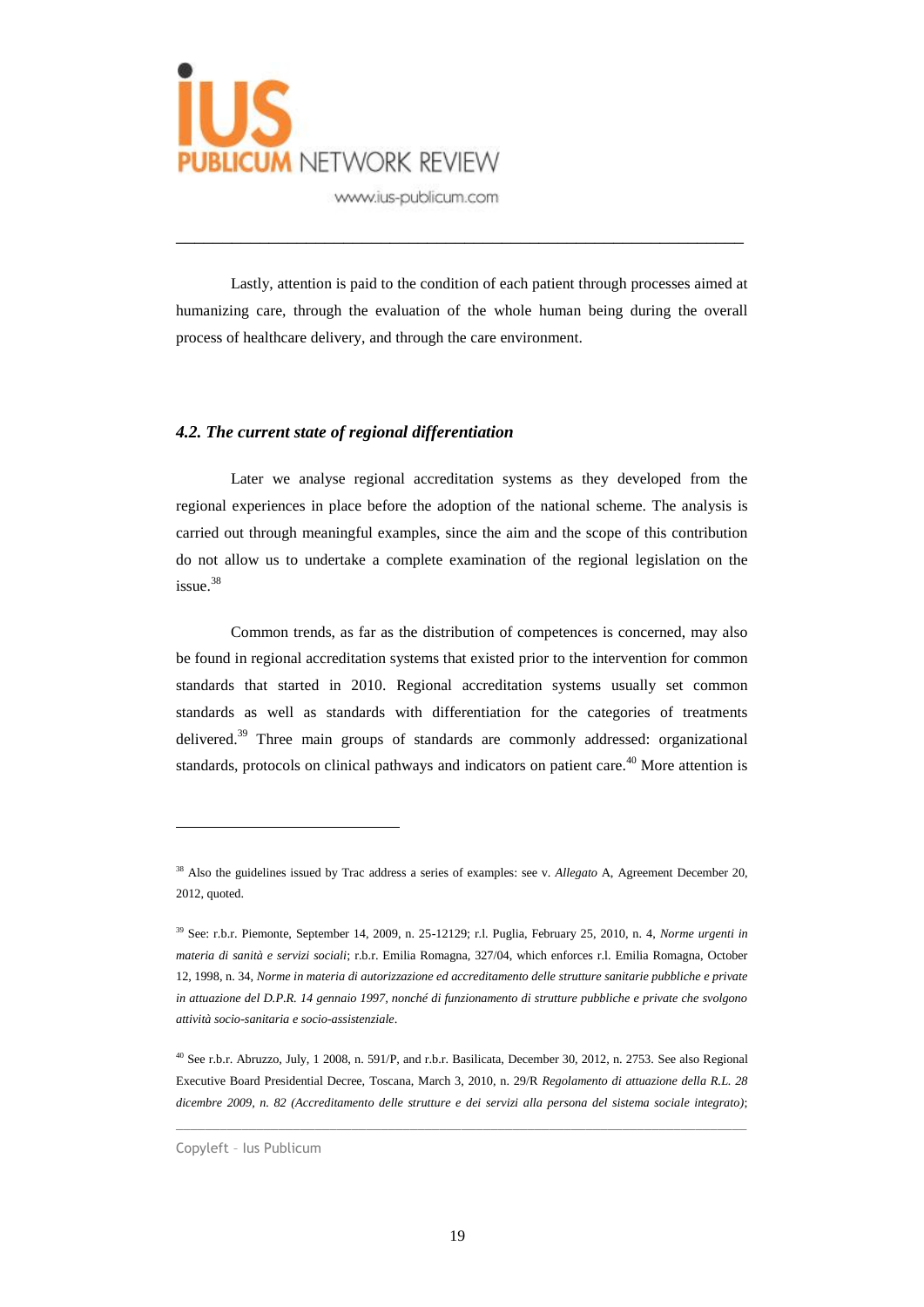

usually given to commitments related to clinical pathways, while the requirements for organizational management and patient care are less detailed.<sup>41</sup>

\_\_\_\_\_\_\_\_\_\_\_\_\_\_\_\_\_\_\_\_\_\_\_\_\_\_\_\_\_\_\_\_\_\_\_\_\_\_\_\_\_\_\_\_\_\_\_\_\_\_\_\_\_\_\_\_\_\_\_\_\_

Organizational and management requirements mainly concern a provider's internal organization, with specific reference to departmental divisions, staff management, or patients' committees. Reference is also made to the quality of the staff and to facilities, as well as to infrastructure, and the requirements here are mainly differentiated by the areas of treatment for which accreditation is requested.

As far as patients are concerned, the main commitment shared by regional accreditation systems is the adoption of patients' charters of rights.<sup>42</sup> Some systems set detailed requirements related to patients' committees, patients' treatment, users in general, family members and carers and their participation in decision making, and complaints management and dispute resolution.<sup>43</sup> The Sardinian accreditation system, for instance, makes reference to periodical consultations through the circulation of questionnaires among patients and users in general.<sup>44</sup>

Regional Executive Board Presidential Decree, Toscana, January 8, 2014, n. 1/R, *Modifiche al decreto del Presidente della Giunta regionale 24 dicembre 2010, n. 61/R (Regolamento di attuazione della legge regionale 5 agosto 2009, n. 51) in materia di autorizzazione e accreditamento delle strutture sanitarie*.

<sup>41</sup> See r.b.r. Basilicata, n. 2753/2005.

 $\overline{a}$ 

 $42$  Participation and information are considered main aims by the regional healthcare planning Act adopted by Veneto: PSSR 2007-2009.

<sup>43</sup> See r.l. Abruzzo, March 10, 2008, *Un sistema di garanzia per la salute – Piano sanitario regionale 2008-2010*, (*allegato* 2.2.). See *Programma Operativo 2013-2015*, approved by commissarial decree October 9, 2013, n. 84, as integrated and amended by Commissarial Decree, December 30, 2013, n. 112.

<sup>44</sup> See r.l. Sardegna, November 7, 2012, n. 21, *Disposizioni urgenti in materia sanitaria connesse alla manovra finanziaria e modifica di disposizioni legislative sulla sanità*.

 $\_$  , and the set of the set of the set of the set of the set of the set of the set of the set of the set of the set of the set of the set of the set of the set of the set of the set of the set of the set of the set of th

Copyleft – Ius Publicum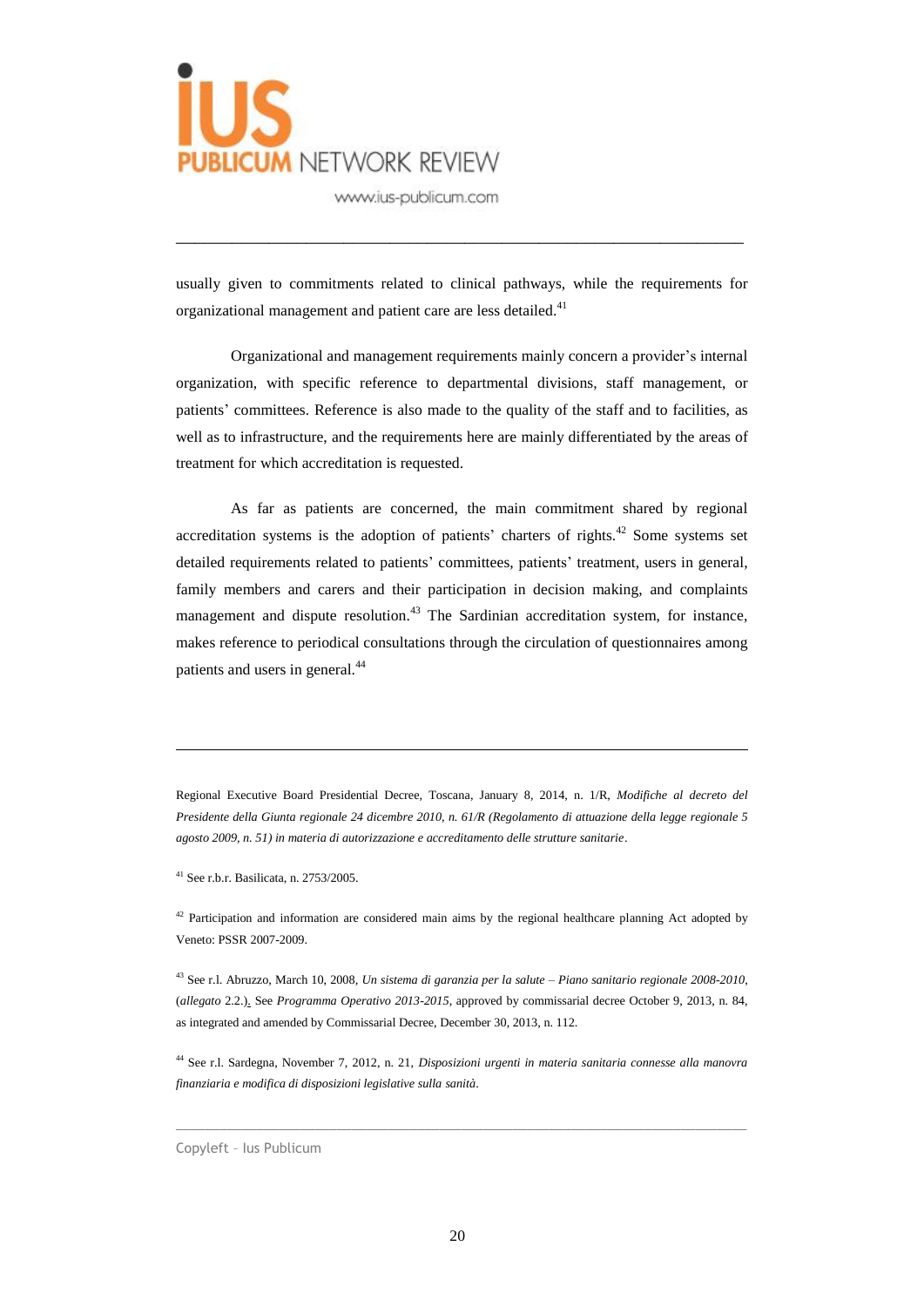

A strong role in the assessment of regional accreditation systems is played by the conditions for the suspension, revocation or denial of accreditation. There are many reasons for the adoption of these adverse acts: for instance, accreditation may be revoked when a provider's standards become inconsistent with quality requirements, <sup>45</sup> or when a provider's activity proves not to be coherent with regional healthcare planning, <sup>46</sup> or when a healthcare provider does not comply with the conditions included in a contractual agreement.<sup>47</sup>

\_\_\_\_\_\_\_\_\_\_\_\_\_\_\_\_\_\_\_\_\_\_\_\_\_\_\_\_\_\_\_\_\_\_\_\_\_\_\_\_\_\_\_\_\_\_\_\_\_\_\_\_\_\_\_\_\_\_\_\_\_

Two of the main reasons for revocation are the suspension of the former authorization and the overspending on the annual budget assigned to the contractual agreement. Other minor forms of violations that may lead to revocation may be related to standards concerning the management of human resources.<sup>48</sup>

Regional accreditation systems may also differ from another point of view, that of codification: the regional legislator may choose to gather together the conditions and procedures for accreditation in a manual,<sup>49</sup> or in distinct manuals,<sup>50</sup> or may set them forth in

<sup>46</sup> See art. 21(e), r.l. Puglia, n. 8/2004.

 $\overline{a}$ 

<sup>48</sup> See art. 7, paragraph 5, r.l. Abruzzo n. 32/2007.

<sup>49</sup> See, Marche, *Sistema e requisiti per l*'*accreditamento delle attività sanitarie da parte delle strutture pubbliche e private della regione Marche (ai sensi della legge regionale n. 20/2000)*; *Manuale di Accreditamento*; Liguria, *Manuale per l*'*accreditamento delle strutture socio-sanitarie pubbliche e private*, April 2, 2002; r.b.r. Calabria, March 9, 2009, n. 61, *Regolamenti e manuali riguardanti i requisiti di qualità, strutturali, tecnologici ed organizzativi per l'Autorizzazione e l'Accreditamento delle strutture sanitarie e socio-sanitarie pubbliche e private ai sensi del comma 5 art. 11 legge regionale 18 luglio 2008, n. 24*.

 $\_$  ,  $\_$  ,  $\_$  ,  $\_$  ,  $\_$  ,  $\_$  ,  $\_$  ,  $\_$  ,  $\_$  ,  $\_$  ,  $\_$  ,  $\_$  ,  $\_$  ,  $\_$  ,  $\_$  ,  $\_$  ,  $\_$  ,  $\_$  ,  $\_$  ,  $\_$  ,  $\_$  ,  $\_$  ,  $\_$  ,  $\_$  ,  $\_$  ,  $\_$  ,  $\_$  ,  $\_$  ,  $\_$  ,  $\_$  ,  $\_$  ,  $\_$  ,  $\_$  ,  $\_$  ,  $\_$  ,  $\_$  ,  $\_$  ,

Copyleft – Ius Publicum

<sup>45</sup> See art. 27, paragraph 6, r.l. Puglia, May 28, 2004, n. 8, *Disciplina in materia di autorizzazione alla realizzazione e all*'*esercizio, all*'*accreditamento istituzionale e accordi contrattuali delle strutture sanitarie e socio-sanitarie pubbliche e private*.

<sup>47</sup> See r.l. Emilia Romagna, February 19, 2008, n. 4, *Disciplina degli accertamenti della disabilità - ulteriori misure di semplificazione ed altre disposizioni in materia sanitaria e sociale*.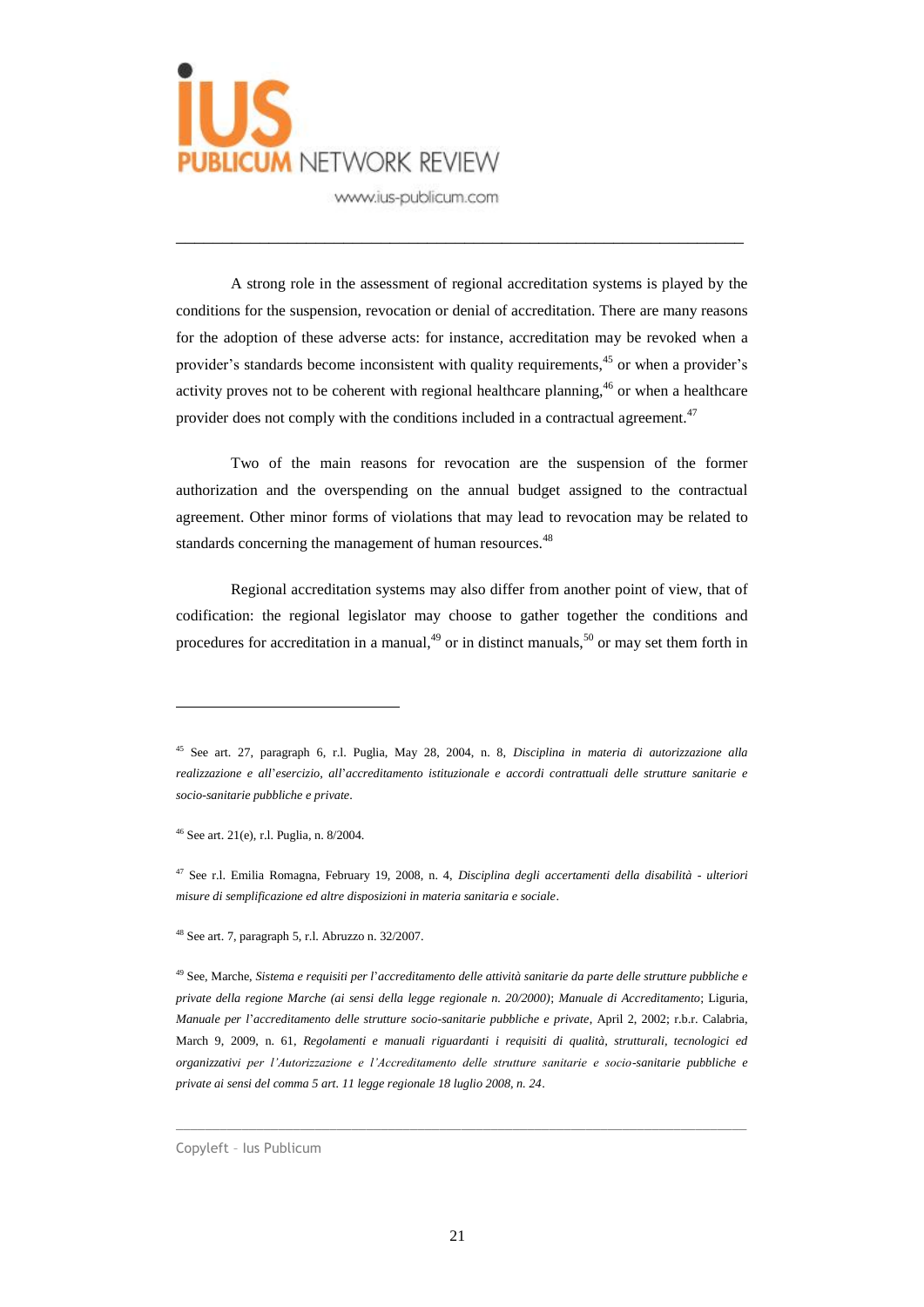

different acts of different natures.<sup>51</sup> Collecting all the rules about standards and procedures into one act serves to guarantee legal certainty and transparency, favouring easy interpretation by users.

\_\_\_\_\_\_\_\_\_\_\_\_\_\_\_\_\_\_\_\_\_\_\_\_\_\_\_\_\_\_\_\_\_\_\_\_\_\_\_\_\_\_\_\_\_\_\_\_\_\_\_\_\_\_\_\_\_\_\_\_\_

Different solutions are also adopted as far as the allocation of competences is concerned. In most regional systems, the regional health department or the regional board $52$ is vested with accreditation tasks. If this is the case, these regional bodies bring together both the political and the administrative functions on accreditation. The disadvantage is that, preferably, these tasks should be kept distinct in the Italian healthcare sector, where political influence has been predominant for a long time. Conflicts of interest may also arise when local health units (*aziende sanitari locali*) are vested with accreditation functions: in this case these public entities act as both regulators and providers. Moreover, of course, the allocation of powers on accreditation may look less controversial in those regional systems in which local units do not act as providers but are vested only with regulatory functions, as in Lombardia, for instance. As a reaction to the practice in Campania, which delegated to the local health units competences related to the accreditation process, for instance, we may note the prompt intervention by the *commissario ad acta*, which prohibited these local units from granting new accreditations 53 and subsequently vested the regional administration with decisional powers related to

 $\overline{a}$ 

<sup>50</sup> See r.b.r Abruzzo, n. 591/P/2008, on *Approvazione manuali di autorizzazione ed accreditamento, nonché delle relative procedure delle strutture sanitarie e sociosanitarie*, and the subsequent amendements resolution June 1, 2009, n. 36/09, Regional Decree (hereinafter r.d.) December 2, 2011, n. 61, r.d. October 7, 2013, n. 73.

<sup>51</sup> See r.b.r Basilicata, n. 2753/2005, *Manuale dell'accreditamento delle strutture pubbliche e private*, and r.b.r. Basilicata, October 13, 2006, n. 1958, which sets out the administrative procedure for accreditation.

<sup>52</sup> See art. 6, r.l. Abruzzo, n. 32/2007.

<sup>53</sup> See the Decree issued by the *Commissario ad acta*, Campania, December 30, 2009, n. 21, *Divieto delle Aziende sanitarie di procedere a nuovi accreditamenti per l'anno 2010*.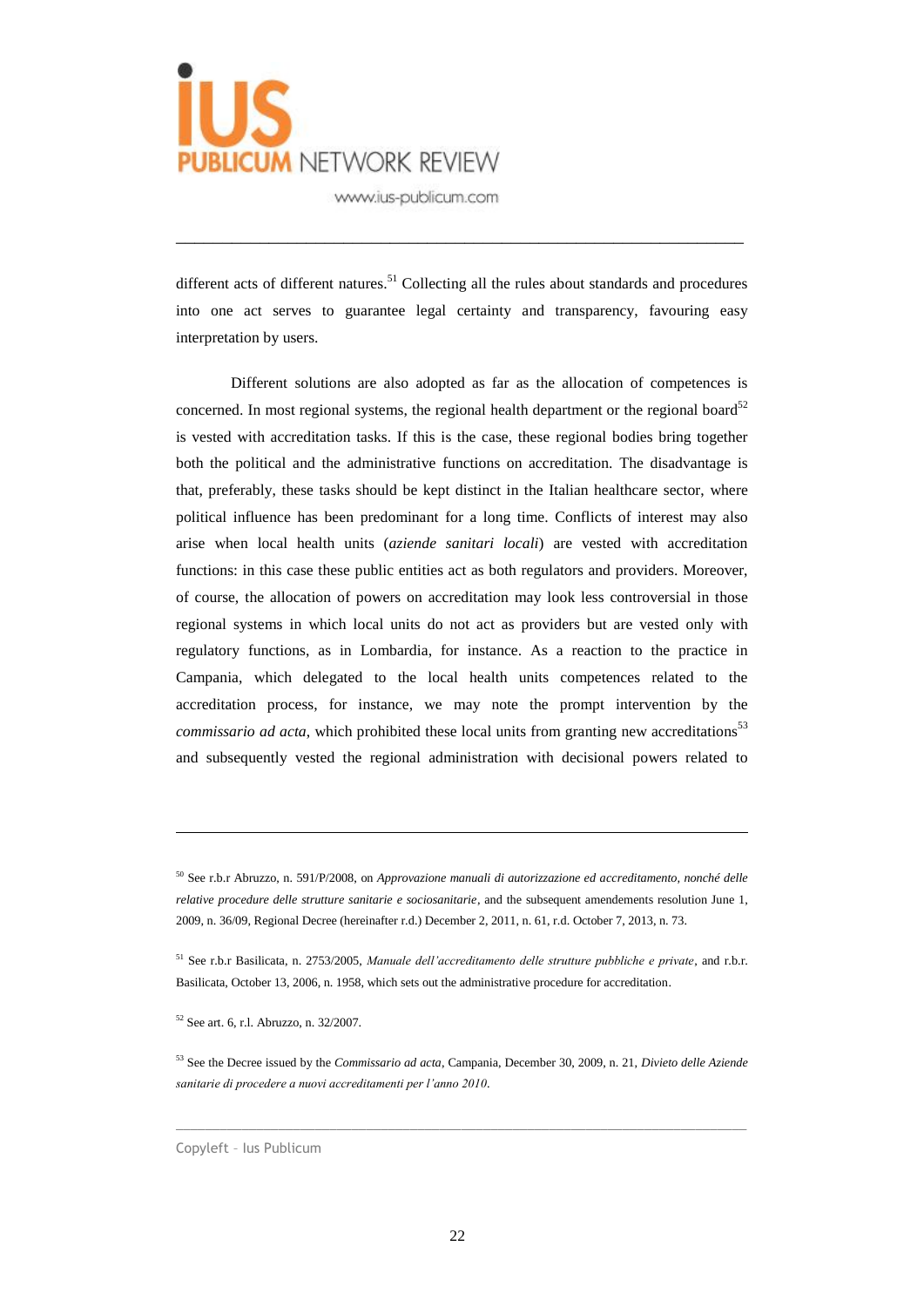

accreditation, leaving only the instruction phase to separate commissions that are part of the local units.<sup>54</sup>

\_\_\_\_\_\_\_\_\_\_\_\_\_\_\_\_\_\_\_\_\_\_\_\_\_\_\_\_\_\_\_\_\_\_\_\_\_\_\_\_\_\_\_\_\_\_\_\_\_\_\_\_\_\_\_\_\_\_\_\_\_

Independently of the basic choice regarding who is competent, in almost all of the regional systems a distinction is made between the instruction phase and the decision phase of the proceedings. In most cases technical commissions or expert committees are vested with the responsibility of the instruction phase. Solutions may vary widely and the result is not always clear. These bodies may be more or less independent of the regional administration itself, or they may be shaped as regional agencies that are linked in some way with the regional administration. Solutions may vary not only in substance, but also from a formal point of view: observers, groups of experts, committees and agencies are only some examples of the expressions used to define these bodies. In itself, the choice of allowing a separate body to intervene in the first phase of the proceedings proves that there is an attempt to neutralize political influence. In order to define the legal status of, such bodies, their membership and any possible links that they have with bodies vested with decisional powers, or with regulatory bodies, or with providers, must be investigated. As far as membership is concerned, some systems require the participation of a representative of a particular professional category or of a group of patients; <sup>55</sup> other systems may ask

 $\_$  ,  $\_$  ,  $\_$  ,  $\_$  ,  $\_$  ,  $\_$  ,  $\_$  ,  $\_$  ,  $\_$  ,  $\_$  ,  $\_$  ,  $\_$  ,  $\_$  ,  $\_$  ,  $\_$  ,  $\_$  ,  $\_$  ,  $\_$  ,  $\_$  ,  $\_$  ,  $\_$  ,  $\_$  ,  $\_$  ,  $\_$  ,  $\_$  ,  $\_$  ,  $\_$  ,  $\_$  ,  $\_$  ,  $\_$  ,  $\_$  ,  $\_$  ,  $\_$  ,  $\_$  ,  $\_$  ,  $\_$  ,  $\_$  ,

<sup>54</sup> See the Decree issued by the *Commissario ad acta*, Campania, March 22, 2011, n. 22; r.l. Campania, December 14, 2011, n. 23.

<sup>&</sup>lt;sup>55</sup> See for instance the example of the Abruzzo regional system, where a Group of regional experts was set within the Committee on regional coordination for accreditation (respectively *Gruppo di esperti regionali per l'accreditamento* – Gera, *Organismo regionale per l'accreditamento* – Ora, and *Comitato di coordinamento regionale per l'accreditamento* (so called. Ccra). As established by r.l. n. 5/2008, *Allegato* 2.3., § 2.1., Gera members are professionals appointed by regional health units, healthcare providers' associations, associations of chartered professionals, associations representing patients.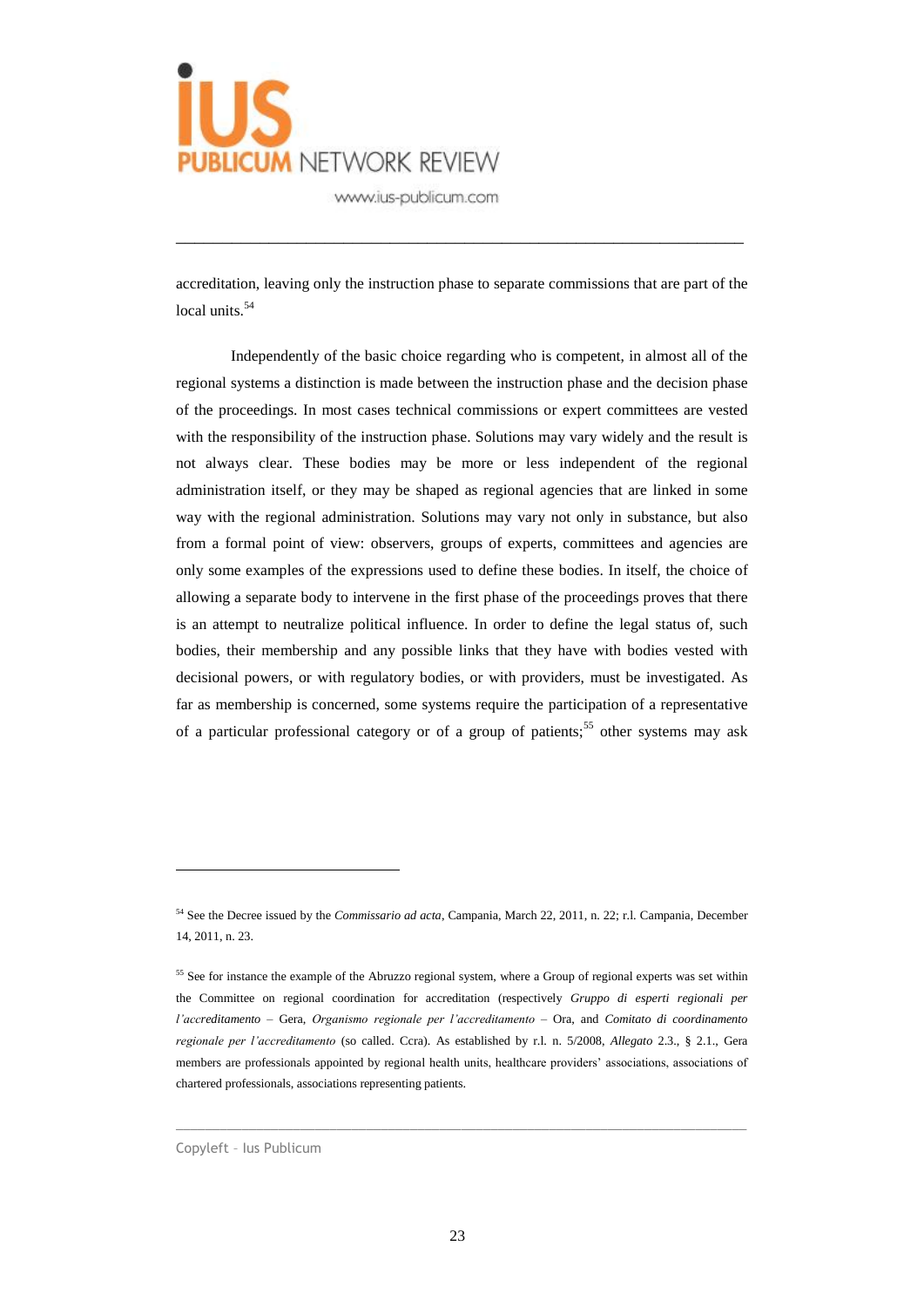

external and independent experts to take part;<sup>56</sup> and others may include independent professionals chosen from a regional list of experts.<sup>57</sup>

\_\_\_\_\_\_\_\_\_\_\_\_\_\_\_\_\_\_\_\_\_\_\_\_\_\_\_\_\_\_\_\_\_\_\_\_\_\_\_\_\_\_\_\_\_\_\_\_\_\_\_\_\_\_\_\_\_\_\_\_\_

Connections with regional administrations or with the regional health units may be strong, as they are when officers from the regional organizational framework are called upon to take part: this is what happens with the Calabrian accreditation system, where the committee is formed from independent experts but is set within the organizational framework of the regional administration.<sup>58</sup> In other cases, the connections look weaker, as, for example, when instructor tasks are assigned to agencies as instrumental bodies set within the regional administration.<sup>59</sup>

 $\_$  ,  $\_$  ,  $\_$  ,  $\_$  ,  $\_$  ,  $\_$  ,  $\_$  ,  $\_$  ,  $\_$  ,  $\_$  ,  $\_$  ,  $\_$  ,  $\_$  ,  $\_$  ,  $\_$  ,  $\_$  ,  $\_$  ,  $\_$  ,  $\_$  ,  $\_$  ,  $\_$  ,  $\_$  ,  $\_$  ,  $\_$  ,  $\_$  ,  $\_$  ,  $\_$  ,  $\_$  ,  $\_$  ,  $\_$  ,  $\_$  ,  $\_$  ,  $\_$  ,  $\_$  ,  $\_$  ,  $\_$  ,  $\_$  ,

<sup>56</sup> See r.l. Emilia Romagna, February 19, 2008, n. 4, *Disciplina degli accertamenti della disabilità - ulteriori misure di semplificazione ed altre disposizioni in materia sanitaria e sociale*; r.b.r. Liguria, July 9, 2007, n. 767, *Commissione Tecnica per la verifica dei requisiti di accreditamento" - Integrazione membri esperti*.

<sup>57</sup> See r.b.r. Campania, September 22, 2006, n. 1489; Managerial Resolution Molise, July 24, 2009, n. 2, *R.L. 18/08. DGR 244/09. Codice deontologico dei Valutatori per l'Accreditamento Istituzionale della Regione Molise. Provvedimenti*; r.b.r. Toscana, January 11, 2011, n. 12, *R.L. 51/2009: modalità di accesso all'elenco regionale dei valutatori e requisiti richiesti*, r.b.r. Umbria, May 16, 2002, n. 612, on *Progetto ministeriale: "Collaborazione interregionale per lo sviluppo ed il mantenimento competenze qualificate per le verifiche di accreditamento" Convenzione Regione Emilia Romagna e Regione Umbria*, and Managerial Resolution Umbria, January 11, 2012, n. 86, *Istituzione, approvazione e pubblicazione dell'Elenco Regionale dei Valutatori e degli Esperti Tecnici per svolgere l'attività di Audit per l'Accreditamento Istituzionale delle strutture sanitarie e socio-sanitarie della Regione Umbria*.

<sup>58</sup> See art. 1, r.b.r. Calabria, June 17, 2011, n. 255, *Regolamento per l*'*organizzazione e il funzionamento delle Commissioni aziendali per l*'*autorizzazione e l*'*accreditamento*, and, previously, art. 12, r.l. Calabria, July 18, 2008, n. 24.

<sup>59</sup> Art. 13, l.r Lazio, March 3, 2003, n. 4, allocates tasks between the Regional Executive Board and the Regional Health Unit. The former «stabilisce, con apposito provvedimento, sentita la competente commissione consiliare, i requisiti ulteriori di qualificazione per il rilascio dell'accreditamento nonché gli indicatori ed i livelli di accettabilità dei relativi valori per la verifica dell'attività svolta e dei risultati raggiunti in relazione alle prestazioni

Copyleft – Ius Publicum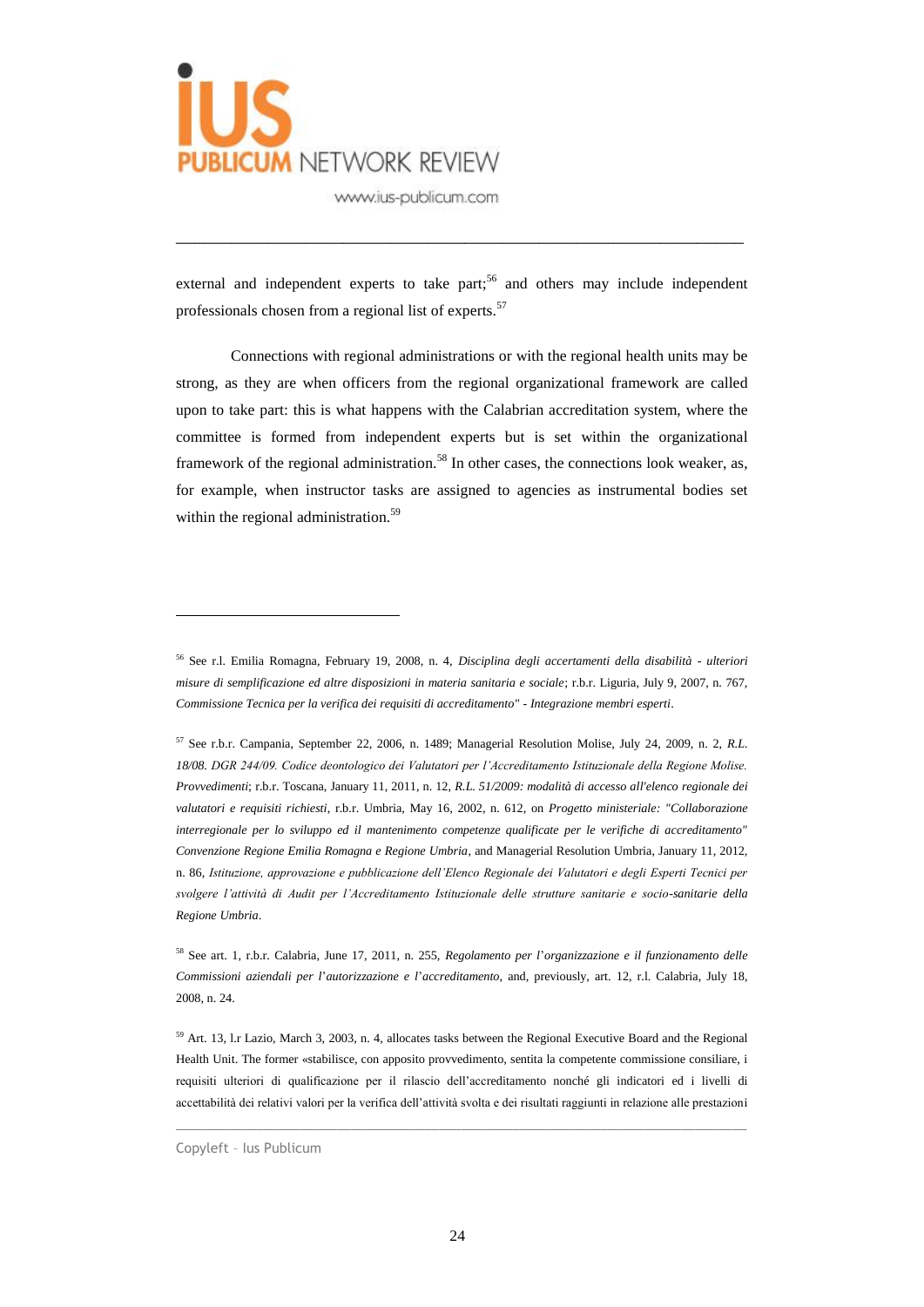

The allocation of competences has a specific relevance to the relationships between choices on accreditation and regional planning for the annual budget, especially under conditions of progressive expenditure constraints. Both financial decisions and planning ones may limit subsequent decisions on accreditation.<sup>60</sup> Again, differentiation may be found within the regional system, which is an expression of the historical, political and also economic situation of the Italian regions. Some systems, such the one in force in Emilia Romagna, rely particularly on planning.<sup>61</sup> In some other cases the limitations coming from planning seem to be stronger with reference to the accreditation of private providers.<sup>62</sup> In yet other cases, standards for selection among providers when there are financial constraints become almost arbitrary. This is what has been affirmed by the Italian Constitutional Court with reference to the legislation approved in Campania, where the regional legislator decided that when the number of accreditation requests exceeded the regional need, the selection should mainly take into account the chronological order of the submission of requests.<sup>63</sup>

\_\_\_\_\_\_\_\_\_\_\_\_\_\_\_\_\_\_\_\_\_\_\_\_\_\_\_\_\_\_\_\_\_\_\_\_\_\_\_\_\_\_\_\_\_\_\_\_\_\_\_\_\_\_\_\_\_\_\_\_\_

accreditate». A regional regulation, sets procedures for asking and obtaining accreditation: also in this case the instruction phase of the proceeding rests on the Public Health Agency (*Agenzia di sanità pubblica*).

<sup>60</sup> With a focus on healthcare planning, see Cons. st., *Ad. Plen*., April 12, 2012, n. 3-4.

 $61$  See r.b.r. Emilia Romagna, February 23, 2004, n. 327.

 $62$  See, for instance, art. 21(e), r.l. Puglia, May 28, 2004, n. 8.

<sup>63</sup> See Const. Court, n. 292/2012.

 $\overline{a}$ 

Copyleft – Ius Publicum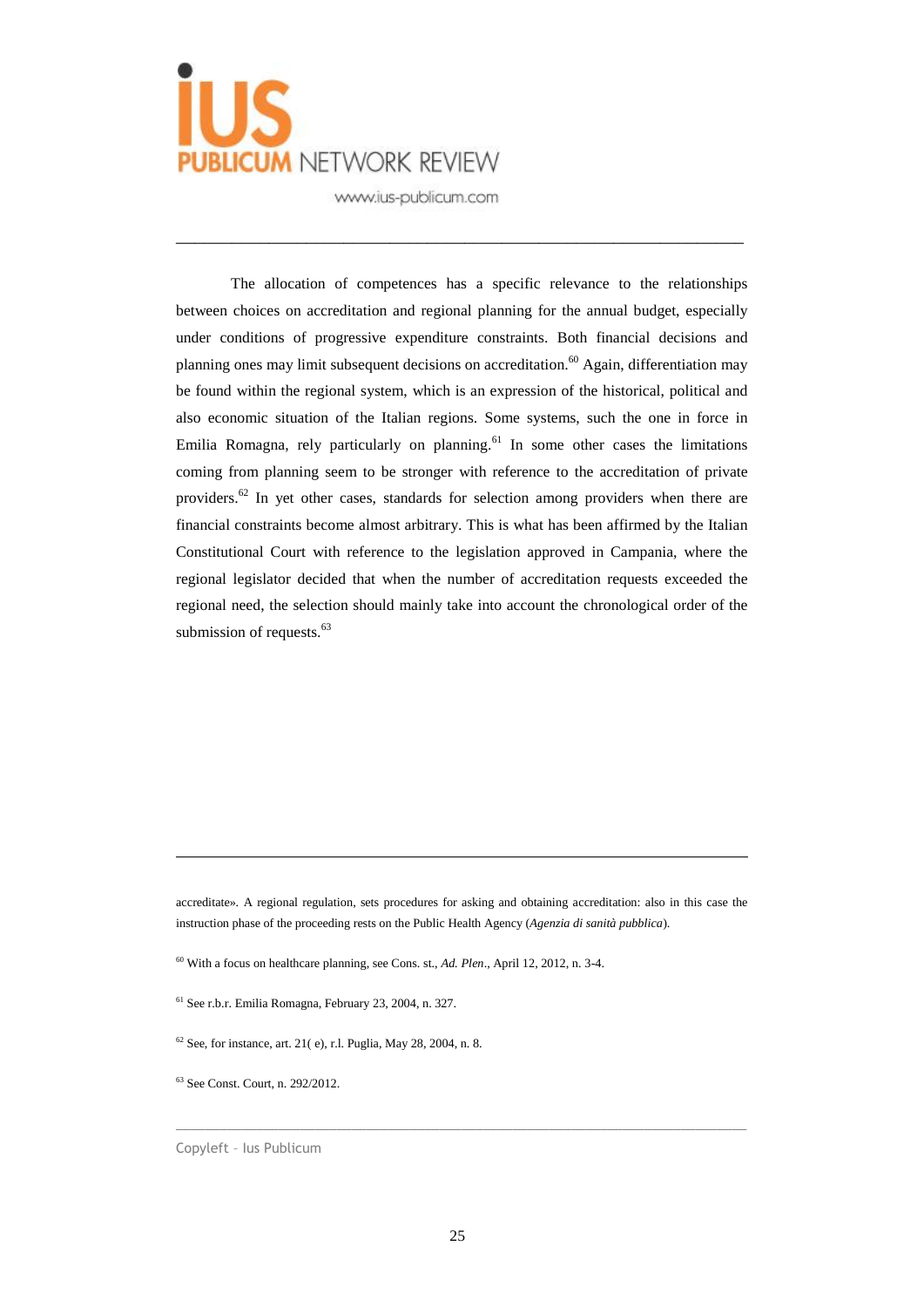

# **5. TIMING IN ACCREDITATION SYSTEM: PROVISIONAL, TRANSITIONAL AND DEFINITIVE ACCREDITATION**

\_\_\_\_\_\_\_\_\_\_\_\_\_\_\_\_\_\_\_\_\_\_\_\_\_\_\_\_\_\_\_\_\_\_\_\_\_\_\_\_\_\_\_\_\_\_\_\_\_\_\_\_\_\_\_\_\_\_\_\_\_

On the one side, differentiation in the output of the accreditation system is a reasonable consequence of the choice to allocate main competences in healthcare at the regional level. This constitutional choice has from the beginning been effective in preserving divergences in regional health systems and the original features of different regions. On the other side, differences in the implementation stage, which translate into delays in enforcement, may not seem so acceptable.

Unfortunately, most regional systems (if not quite all of them) experienced serious delays in implementing the accreditation regime. In part, these delays are rooted in the conditions found within each regional environment. From this point of view, many factors were at work at the regional level that impeded a prompt implementation of the regime that was in place after 1999. Emerging and sometimes unexpected practical obstacles, forms of administrative reaction and political pressures played major roles, slowing down progress toward the full establishment of the new system.

In part, accreditation itself, as a process, necessarily requires time before it can enter into force. Assessment against standards itself requires a process that must be developed not only through an *ex ante* examination, based on the *status quo* as well as on forecasts, but also through an *ex post* examination, based on the output of the process. 64 Furthermore, accreditation also requires an impetus to be given to new and continuous improvement actions.

 $\_$  ,  $\_$  ,  $\_$  ,  $\_$  ,  $\_$  ,  $\_$  ,  $\_$  ,  $\_$  ,  $\_$  ,  $\_$  ,  $\_$  ,  $\_$  ,  $\_$  ,  $\_$  ,  $\_$  ,  $\_$  ,  $\_$  ,  $\_$  ,  $\_$  ,  $\_$  ,  $\_$  ,  $\_$  ,  $\_$  ,  $\_$  ,  $\_$  ,  $\_$  ,  $\_$  ,  $\_$  ,  $\_$  ,  $\_$  ,  $\_$  ,  $\_$  ,  $\_$  ,  $\_$  ,  $\_$  ,  $\_$  ,  $\_$  ,

Copyleft – Ius Publicum

<sup>64</sup> See M. Consito, *quoted*, p. 43. See r.b.r. Emilia-Romagna, January 21, 2013, n. 53, *Indicazioni operative per la gestione dei rapporti con le strutture sanitarie in materia di accreditamento*.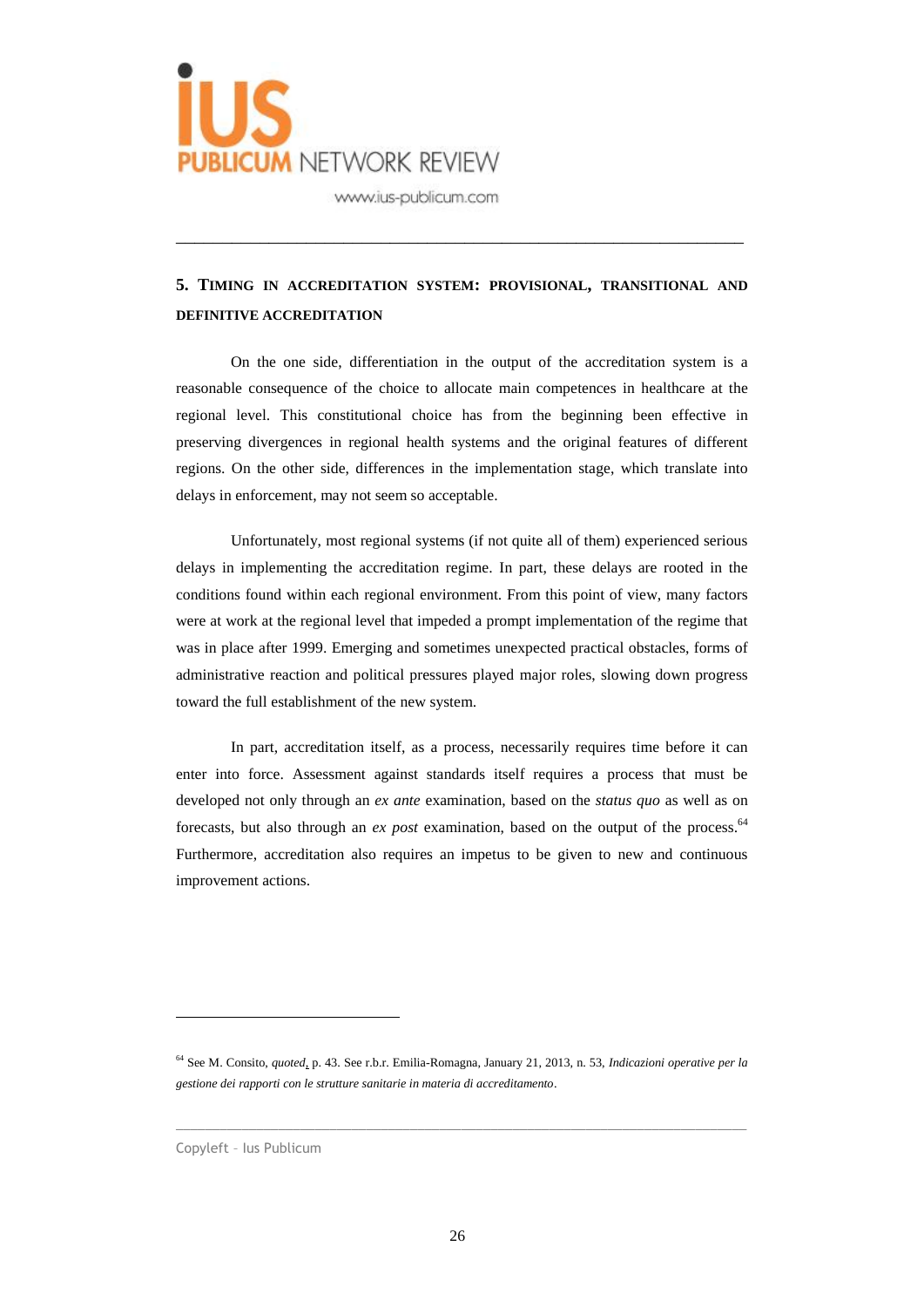

Moving on from the difficulties met by the regions in implementing accreditation, the national legislator intervened several times, with multiple prorogation acts, extending the deadline set for the provisional or transitional regime and that for exceptional regimes.<sup>65</sup>

\_\_\_\_\_\_\_\_\_\_\_\_\_\_\_\_\_\_\_\_\_\_\_\_\_\_\_\_\_\_\_\_\_\_\_\_\_\_\_\_\_\_\_\_\_\_\_\_\_\_\_\_\_\_\_\_\_\_\_\_\_

The agreement on healthcare, or the so-called *Patto per la Salute*, <sup>66</sup> which was signed in 2006, initially indicated January 2008 as a deadline for the termination of the transitional regime regarding health providers authorized under the previous regime.<sup>67</sup> Later, the deadline was postponed to December 2010. The same deadline set for provisional accreditation has been postponed several times. The initial deadline of January  $2010^{68}$  has been postponed to January 2011,<sup>69</sup> and to January 2013.<sup>70</sup> Similar prorogation acts have been approved by regional legislators.

Moreover, different forms of accreditation had to be applied, depending on the status of the providers. The new regime had to be applied differently to different providers because of the fact that many providers had been operating for a long time within the previous regime, while others wished to have access for the first time. For both these

 $\overline{a}$ 

<sup>&</sup>lt;sup>65</sup> On this isssue, see Constitutional Court, November 19, 2012, n. 260. Under a critical perspective, even if specifically related to the University system, on bureaucratization and over-regulation provoked by accreditation procedures, G. Vesperini, *Iperregolazione e burocratizzazione del sistema universitario*, in *Riv. trim. dir. pubbl*., 2013, p. 947 ff.

<sup>66</sup> See *Protocollo di intesa tra il Governo, le Regioni e le Province autonome di Trento e di Bolzano*, adottato in data 28 settembre 2006. The deadline has been reaffirmed by l. December 2, 2006, n. 296, so called *legge finanziaria* 2007: see, art. 1, paragraph 796 (u); (t).

 $67$  According to art. 6, paragraph 6, l. December 23, 1994, n. 724.

<sup>68</sup> See art. 7, *Patto per la salute 2009*, December 3, 2009.

<sup>69</sup> See art. 2, paragraph 100, December 23, 2009, n. 191 (*legge finanziaria 2010*).

 $70$  Paragraph 35, art. 2, Law decree December 29, 2010, n. 225, l. February 26, 2011, n. 10.

Copyleft – Ius Publicum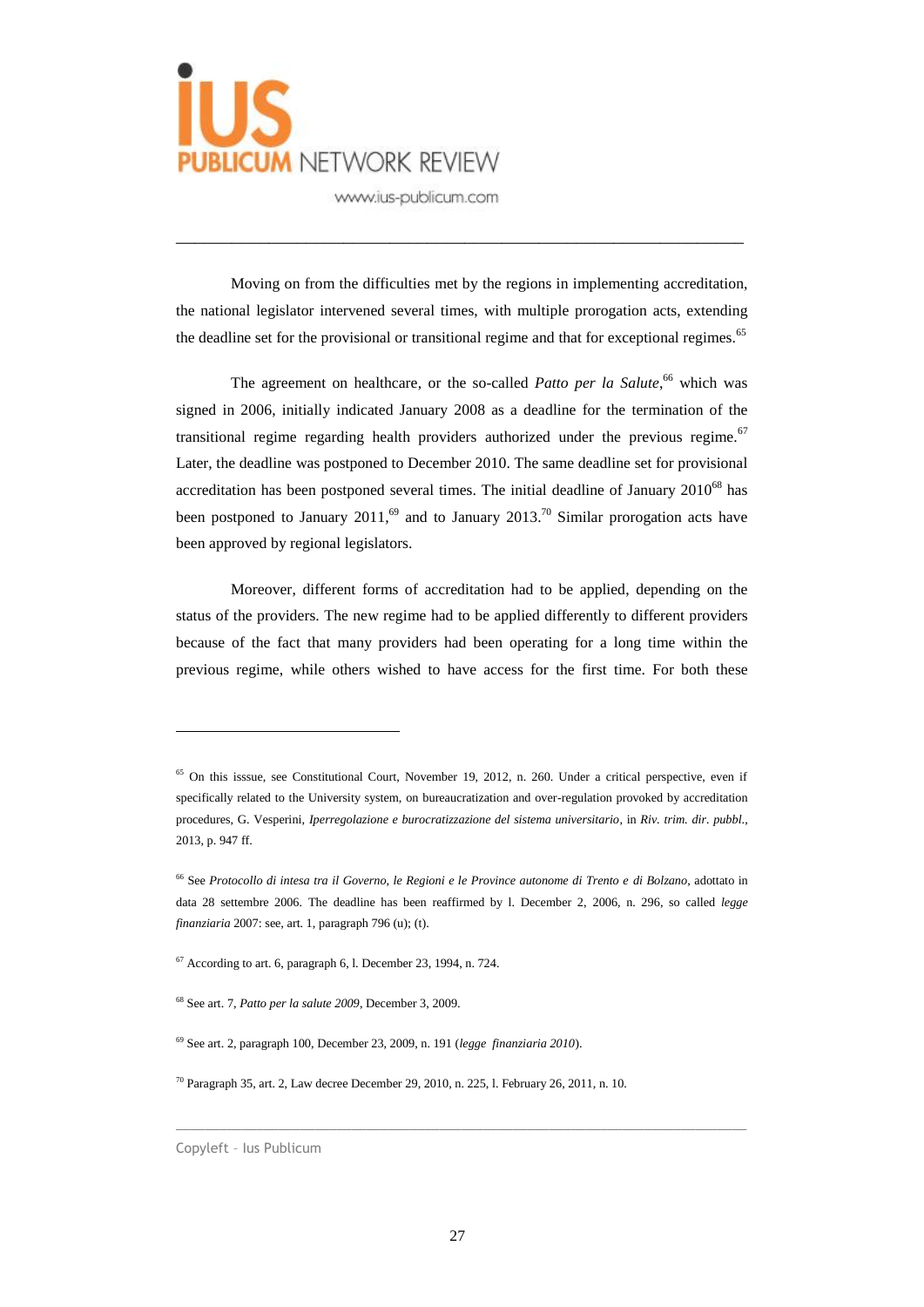

groups of providers an experimental period had to be set, since the procedural nature of accreditation does not allow recognition to be granted immediately. Thus accreditation has tried out different qualifications: provisional accreditation for new entrants, transitional accreditation for incumbents, and definitive accreditation for a few providers and a few regional systems. 71

\_\_\_\_\_\_\_\_\_\_\_\_\_\_\_\_\_\_\_\_\_\_\_\_\_\_\_\_\_\_\_\_\_\_\_\_\_\_\_\_\_\_\_\_\_\_\_\_\_\_\_\_\_\_\_\_\_\_\_\_\_

Meanwhile, some solutions have been put under the scrutiny of the Constitutional Court.<sup>72</sup>

Further delays have been experienced by those regions that have been put under governmental control because of financial constraints (subject to the so-called *piani di rientro*). In these situations, the interactions between accreditation, healthcare planning and the reduction of public funds have rendered the enforcement of the accreditation process even more difficult. Data circulated by the Ministry of Health for the period 2011-2013 confirm a low rate of implementation.<sup>73</sup> In this, different forms of non-compliance may be listed. Some regions met the deadlines for completing their accreditation procedures; some

 $\_$  ,  $\_$  ,  $\_$  ,  $\_$  ,  $\_$  ,  $\_$  ,  $\_$  ,  $\_$  ,  $\_$  ,  $\_$  ,  $\_$  ,  $\_$  ,  $\_$  ,  $\_$  ,  $\_$  ,  $\_$  ,  $\_$  ,  $\_$  ,  $\_$  ,  $\_$  ,  $\_$  ,  $\_$  ,  $\_$  ,  $\_$  ,  $\_$  ,  $\_$  ,  $\_$  ,  $\_$  ,  $\_$  ,  $\_$  ,  $\_$  ,  $\_$  ,  $\_$  ,  $\_$  ,  $\_$  ,  $\_$  ,  $\_$  ,

<sup>71</sup> See Cergas-Bocconi, *Osservatorio sulla Sanità Privata in Italia e in Lombardia. Ricerca del CERGAS Bocconi per il Gruppo Merceologico Sanità di Assolombarda*, Milano, March 2, 2009, p. 15, at the following url: http://www.cergas.unibocconi.it/wps/allegatiCTP/Executive%20Summary\_osservatorio\_2.pdf. According to a research developed by *quotidianosanità.it*, published in January 12, 2011, the 89,8% of providers have been definitively accredited in the North West of Italy; 77,4% in islands; 35,7% in North East; 28,1% in Central Italy; 24,1% in the South of Italy. On this issue, see A. Oneto, M. Marabini, *Dall'accreditamento istituzionale all'accreditamento definitivo*, in *Tendenze nuove*, 2008. p. 123 ff.; A. Oneto, *Dall'accreditamento istituzionale all'accreditamento definitivo?*, in *San. pubbl. e priv*., 2007, 5, p. 17 ff. See also r.b.r. Emilia Romagna, June 6, 2014, n. 7597, *Approvazione schema di domanda per l'accreditamento socio sanitario definitivo*.

<sup>72</sup> We refer to art. 2, paragraph 237-*vicies quarter*, r.l. Campania, March 15, 2011, n. 4, which was stated as not coherent with the dictate of art. 117 of the Italian Constitution: see Constitutional court n. 132/2013 and, previously, n. 292/2012.

<sup>&</sup>lt;sup>73</sup> Data are referred to annual meeting 2011: see data published in June 2013, to the following url: http://www.salute.gov.it/portale/news/p3\_2\_1\_1\_1.jsp?lingua=italiano&menu=notizie&p=dalministero&id=1151.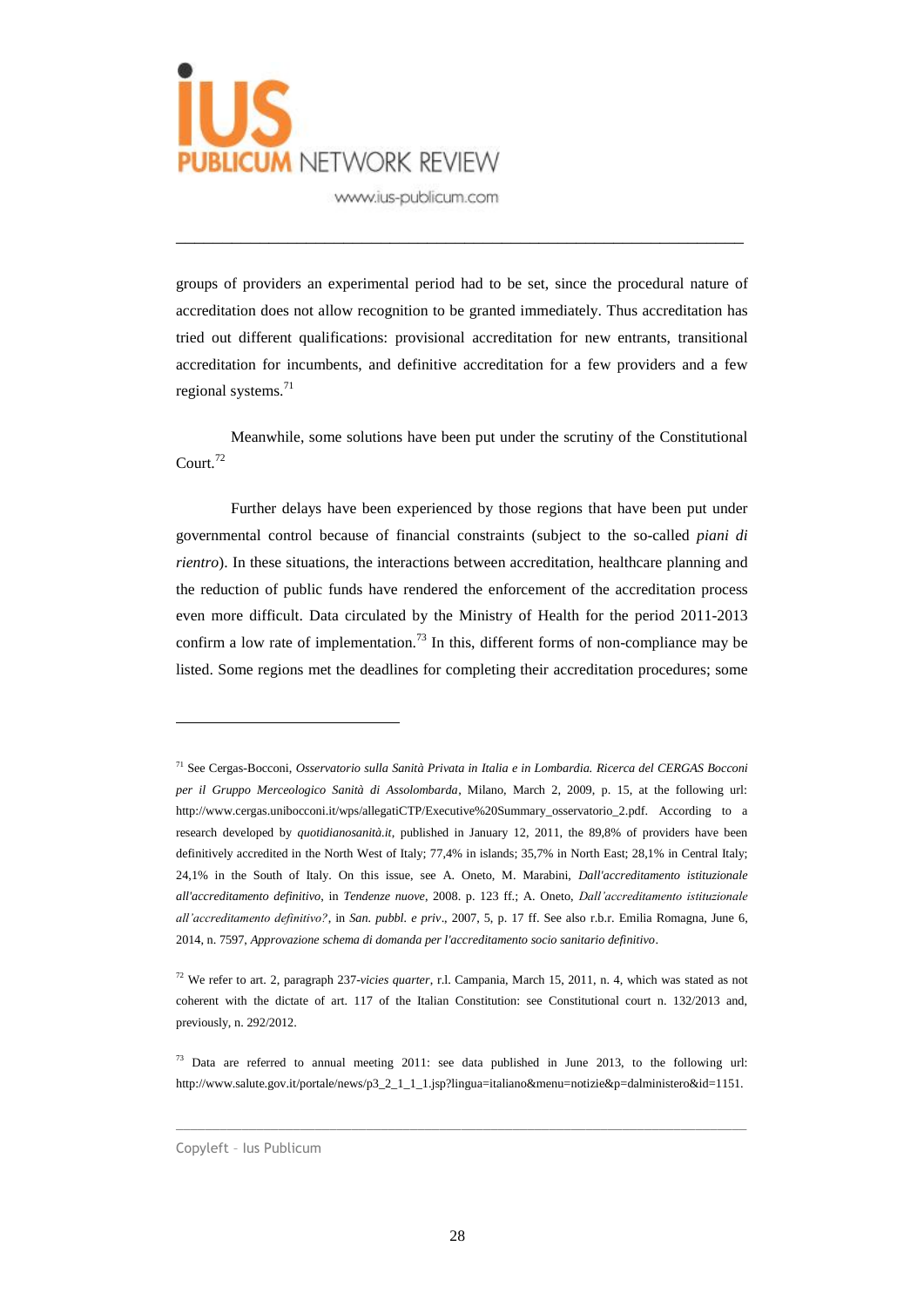

did not adopt the necessary resolutions concerning regional needs; some prolonged the transitional phase before definitive accreditation; in some regions there were delays in issuing authorizations as well as in finalizing contractual agreements, and in other regions, such as Campania, the regulations had to be re-drafted, following the rulings by the Constitutional Court; finally, some regions met difficulties in enlisting caregivers potentially interested in obtaining accreditation, and in updating and finalizing the proceedings.

\_\_\_\_\_\_\_\_\_\_\_\_\_\_\_\_\_\_\_\_\_\_\_\_\_\_\_\_\_\_\_\_\_\_\_\_\_\_\_\_\_\_\_\_\_\_\_\_\_\_\_\_\_\_\_\_\_\_\_\_\_

The results described rest on multiple factors; this highlights the importance of the quest for more uniform standards and, therefore, the relevance of the latest interventions in this area. Nevertheless, other major obstacles in the implementation of accreditation are represented by the costs of the process itself, by its administrative management and by the lack of a pre-existing culture concerning the quality of care, which made the process of mapping regional needs, reshaping public caregivers and developing accreditation processes complex.

#### **6. CONCLUDING REMARKS**

Some concluding remarks emerge from the analysis that has been performed so far.

First, in implementing accreditation, regions have made use of their autonomy to work with their own attitudes, administrative conditions and political needs. The output often controversial.

Secondly, the process of accreditation itself has proved to be complex. What is interesting to notice is that implementation has proved to be complex not only at the regional level but also at the national level. The regulatory framework is itself complex: many subsequent acts have been approved, difficulties in interpretation and coordination have been raised, and the continual substitution of precedent acts with new decisions has been experienced. Interpretative guidelines have emerged as a necessity, and a need for

Copyleft – Ius Publicum